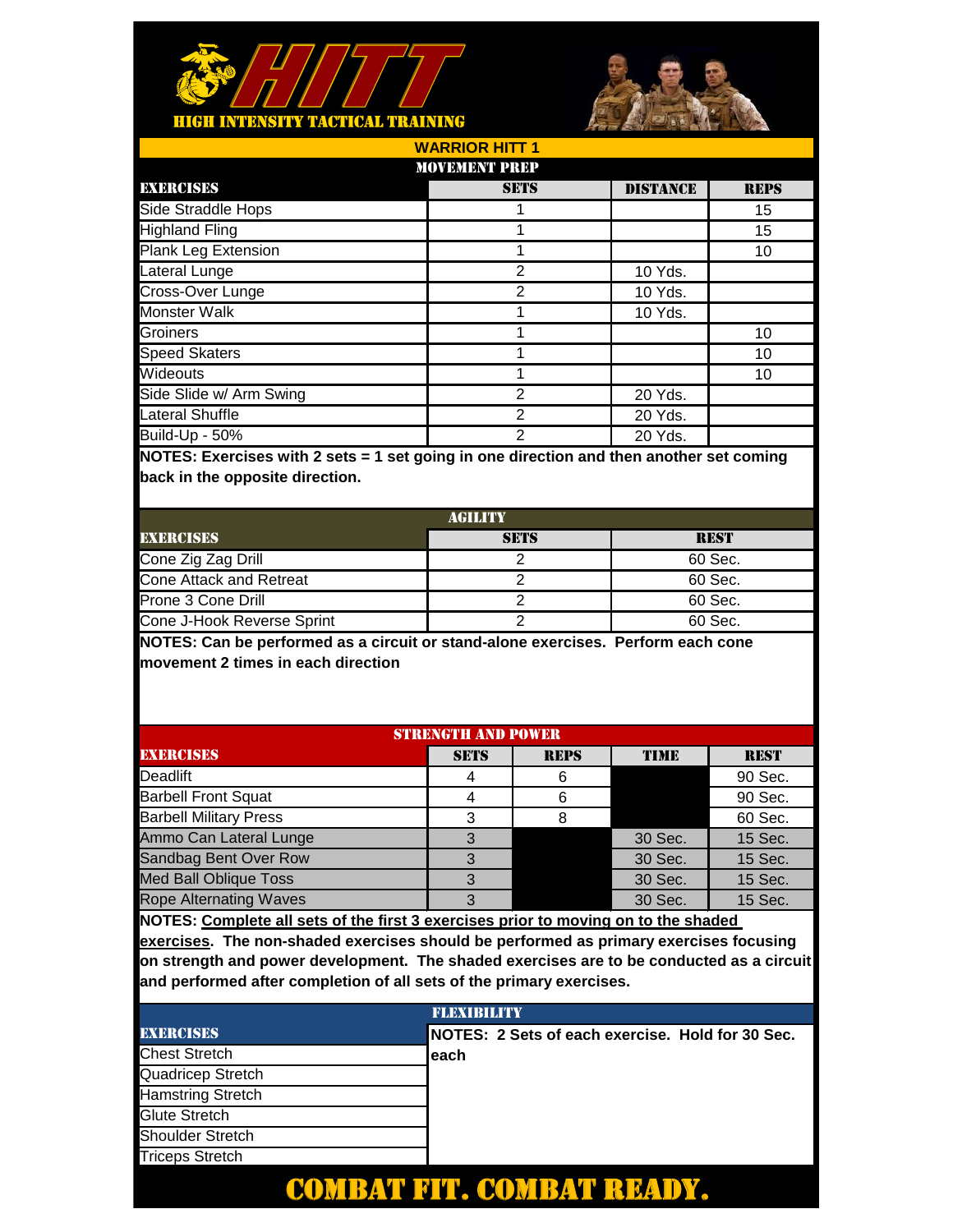



| <b>MOVEMENT PREP</b>                                                                                                   |                           |                           |                 |             |
|------------------------------------------------------------------------------------------------------------------------|---------------------------|---------------------------|-----------------|-------------|
| <b>EXERCISES</b>                                                                                                       |                           | <b>SETS</b>               | <b>DISTANCE</b> | <b>REPS</b> |
| Side Straddle Hops                                                                                                     |                           | 1                         |                 | 15          |
| Knee To Elbow Push-Up                                                                                                  |                           | 1                         |                 | 10          |
| Sagittal Leg Swings                                                                                                    |                           | 1                         |                 | 10          |
| Diagonal Lunge                                                                                                         |                           | 1                         | 10 Yds.         |             |
| Cross-Over Walk                                                                                                        |                           | $\overline{2}$            | 10 Yds.         |             |
| Lateral Step Squat                                                                                                     |                           | $\overline{2}$            | 10 Yds.         |             |
| <b>Burpees</b>                                                                                                         |                           | 1                         |                 | 10          |
| Groiners                                                                                                               |                           | 1                         |                 | 10          |
| <b>Speed Skaters</b>                                                                                                   |                           | 1                         |                 | 10          |
| <b>Lateral Skip</b>                                                                                                    |                           | $\overline{2}$            | $20$ Yds.       |             |
| Lateral Cross-Over Skip                                                                                                |                           | $\overline{2}$            | 20 Yds.         |             |
| Build-Up - 50%                                                                                                         |                           | $\overline{2}$            | 20 Yds.         |             |
|                                                                                                                        | <b>AGILITY</b>            |                           |                 |             |
| <b>EXERCISES</b>                                                                                                       |                           | <b>SETS</b>               |                 | <b>REST</b> |
| Ladder High Knees                                                                                                      | 60 Sec.<br>2              |                           |                 |             |
| Ladder Hop Scotch                                                                                                      |                           | $\overline{2}$<br>60 Sec. |                 |             |
| Ladder Hop Scotch - Single Leg Lift                                                                                    |                           | $\overline{2}$            |                 | 60 Sec.     |
| Ladder Hop Scotch - Leg Lift Alternate                                                                                 |                           | $\overline{2}$            |                 | 60 Sec.     |
| NOTES: Can be performed as a circuit or stand-alone exercises. Perform each cone<br>movement 2 times in each direction |                           |                           |                 |             |
|                                                                                                                        | <b>STRENGTH AND POWER</b> |                           |                 |             |
| <b>EXERCISES</b>                                                                                                       | <b>SETS</b>               | <b>REPS</b>               | TIME            | <b>REST</b> |
| Clean Hang Pull                                                                                                        | 4                         | 6                         |                 | 90 Sec.     |
| Kettlebell Goblet Squat                                                                                                | 3                         | 10                        |                 | 60 Sec.     |
| <b>Push Press</b>                                                                                                      | $\overline{\mathbf{4}}$   | 6                         |                 | 90 Sec.     |
|                                                                                                                        |                           |                           |                 |             |
| <b>TRX Speed Skater</b>                                                                                                | 3                         |                           | 30 Sec.         | 15 Sec.     |

**WARRIOR HITT 2**

**NOTES: Complete all sets of the first 3 exercises prior to moving on to the shaded** 

Rope Corkscrews

Med Ball Side Throw

**exercises. The non-shaded exercises should be performed as primary exercises focusing on strength and power development. The shaded exercises are to be conducted as a circuit and performed after completion of all sets of the primary exercises.**

30 Sec. 15 Sec. 3 30 Sec. 15 Sec.

|                      | <b>FLEXIBILITY</b> |                                                  |  |  |
|----------------------|--------------------|--------------------------------------------------|--|--|
| <b>EXERCISES</b>     |                    | NOTES: 2 Sets of each exercise. Hold for 30 Sec. |  |  |
| Upper Back Stretch   |                    | each                                             |  |  |
| <b>Chest Stretch</b> |                    |                                                  |  |  |
| Cross Body Stretch   |                    |                                                  |  |  |
| Quadricep Stretch    |                    |                                                  |  |  |
| <b>Glute Stretch</b> |                    |                                                  |  |  |
| Sumo Stretch         |                    |                                                  |  |  |
|                      |                    |                                                  |  |  |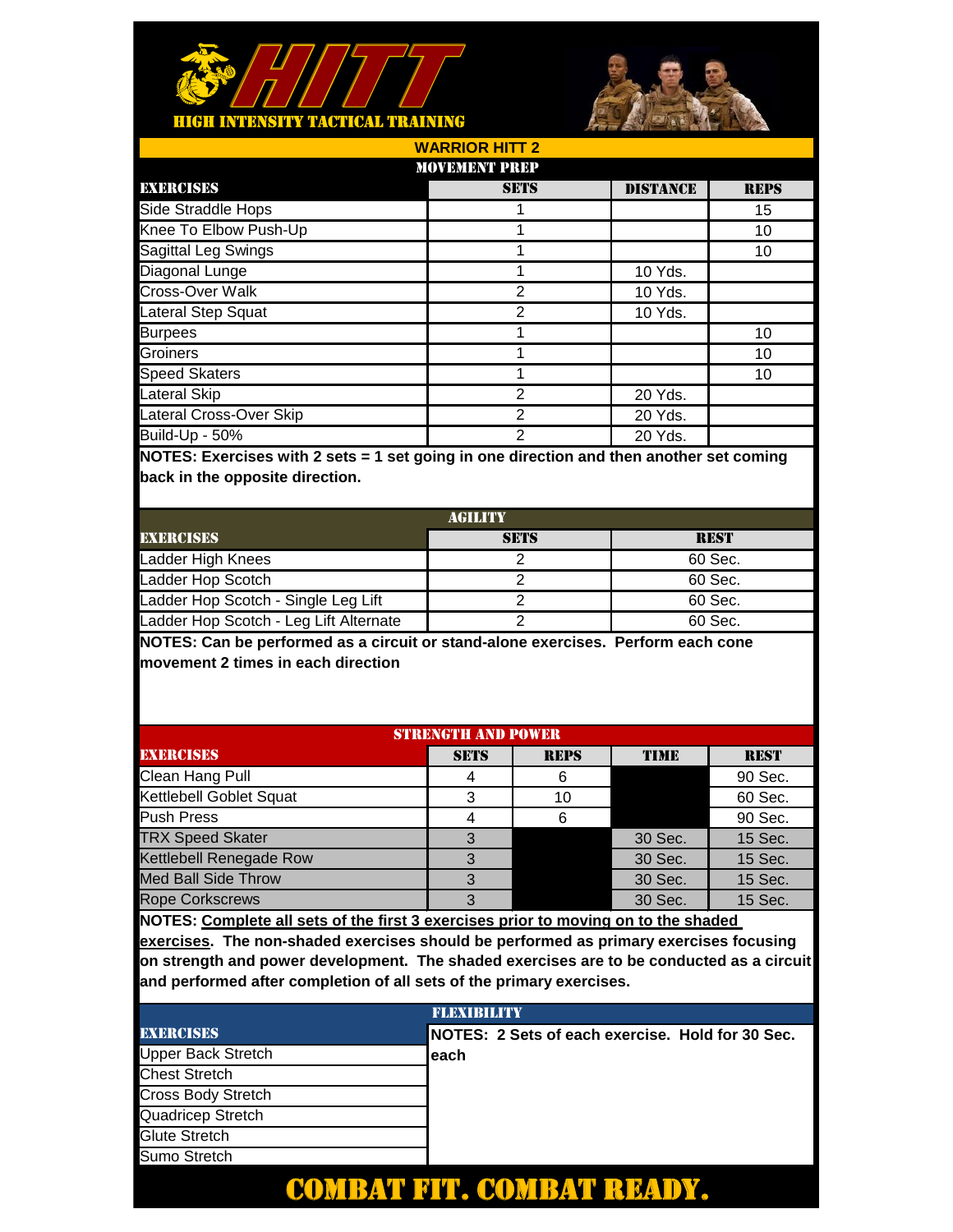



| <b>WARRIOR HITT 3</b> |                      |                 |             |  |  |  |
|-----------------------|----------------------|-----------------|-------------|--|--|--|
|                       | <b>MOVEMENT PREP</b> |                 |             |  |  |  |
| <b>EXERCISES</b>      | <b>SETS</b>          | <b>DISTANCE</b> | <b>REPS</b> |  |  |  |
| <b>Highland Fling</b> |                      |                 | 15          |  |  |  |
| Plank Leg Extension   |                      |                 | 10          |  |  |  |
| Knee To Elbow Push-Up |                      |                 | 10          |  |  |  |
| Lateral Squat Wave    | 2                    | 10 Yds.         |             |  |  |  |
| Lateral Lunge         | 2                    | 10 Yds.         |             |  |  |  |
| Cross-Over Lunge      | 2                    | 10 Yds.         |             |  |  |  |
| Groiners              |                      |                 | 10          |  |  |  |
| <b>Burpees</b>        |                      |                 | 10          |  |  |  |
| <b>Speed Skaters</b>  |                      |                 | 10          |  |  |  |
| Carioca               | 2                    | 20 Yds.         |             |  |  |  |
| Carioca w/ Knee Drive | $\mathfrak{p}$       | 20 Yds.         |             |  |  |  |
| Build-Up - 50%        | $\overline{2}$       | 20 Yds.         |             |  |  |  |

| <b>AGILITY</b>           |             |             |  |  |
|--------------------------|-------------|-------------|--|--|
| <b>EXERCISES</b>         | <b>SETS</b> | <b>REST</b> |  |  |
| Hurdle Hops - Forward    |             | 60 Sec.     |  |  |
| Hurdle Hops - Lateral    |             | 60 Sec.     |  |  |
| Hurdle Hops SL - Forward |             | 60 Sec.     |  |  |
| Hurdle Hops SL - Lateral |             | 60 Sec.     |  |  |

**NOTES: Can be performed as a circuit or stand-alone exercises. Perform each cone movement 2 times in each direction**

| <b>STRENGTH AND POWER</b>       |             |             |             |             |
|---------------------------------|-------------|-------------|-------------|-------------|
| <b>EXERCISES</b>                | <b>SETS</b> | <b>REPS</b> | <b>TIME</b> | <b>REST</b> |
| Deadlift                        |             | 6           |             | 90 Sec.     |
| <b>Barbell Front Squat</b>      |             |             |             | 90 Sec.     |
| <b>Barbell Military Press</b>   | З           |             |             | 60 Sec.     |
| Sandbag Rotational Lunge        | 3           |             | 30 Sec.     | 15 Sec.     |
| Ammo Can Row                    |             |             | 30 Sec.     | 15 Sec.     |
| <b>Med Ball Side Twist Toss</b> |             |             | 30 Sec.     | 15 Sec.     |
| <b>Rope Double Waves</b>        |             |             | 30 Sec.     | 15 Sec.     |
|                                 |             |             |             |             |

**NOTES: Complete all sets of the first 3 exercises prior to moving on to the shaded** 

|                           | <b>FLEXIBILITY</b>                               |
|---------------------------|--------------------------------------------------|
| <b>EXERCISES</b>          | NOTES: 2 Sets of each exercise. Hold for 30 Sec. |
| <b>Chest Stretch</b>      | leach                                            |
| <b>Upper Back Stretch</b> |                                                  |
| <b>Hamstring Stretch</b>  |                                                  |
| Quadricep Stretch         |                                                  |
| <b>Shoulder Stretch</b>   |                                                  |
| <b>Triceps Stretch</b>    |                                                  |
|                           |                                                  |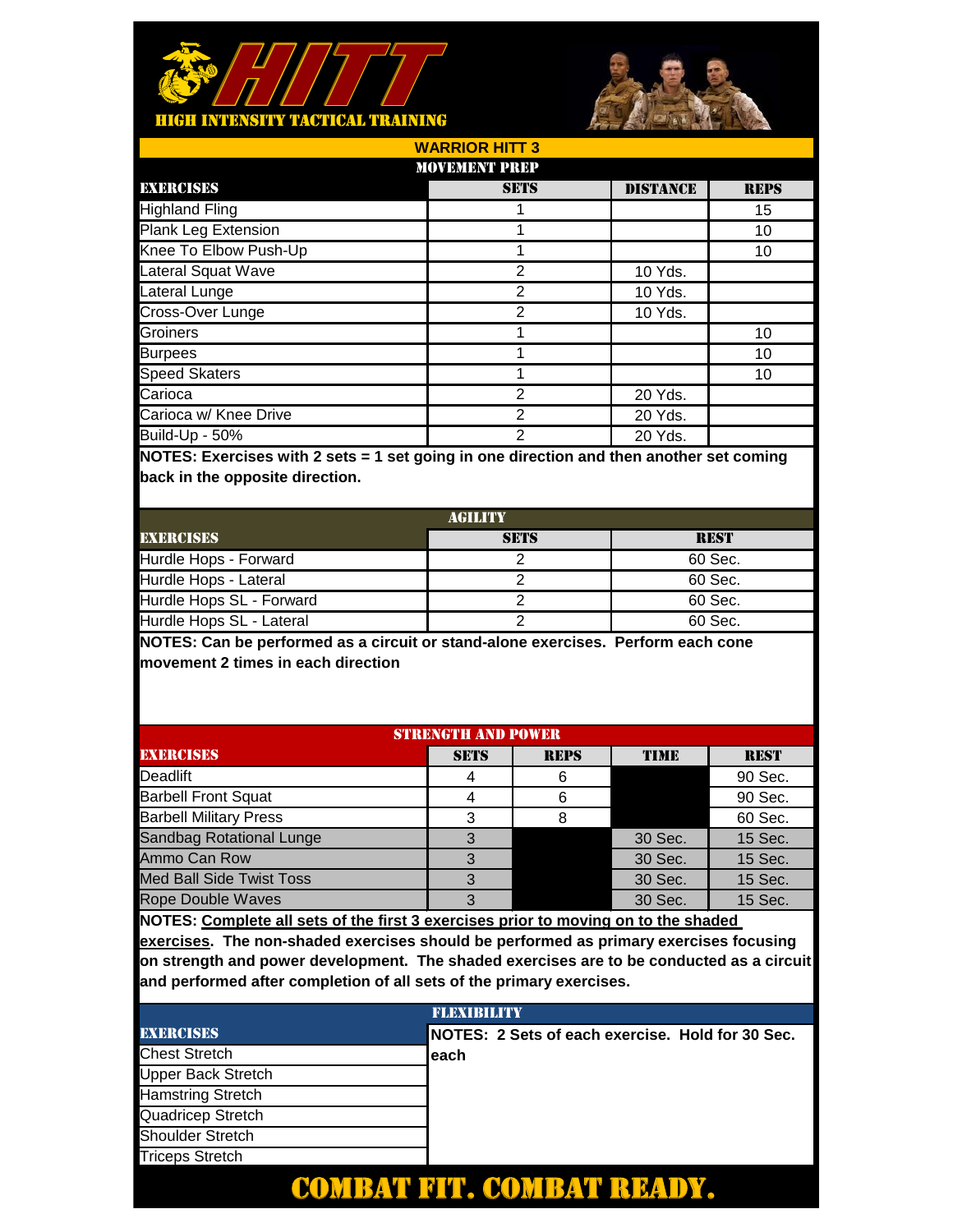



| <b>WARRIOR HITT 4</b> |                      |                 |             |  |
|-----------------------|----------------------|-----------------|-------------|--|
|                       | <b>MOVEMENT PREP</b> |                 |             |  |
| <b>EXERCISES</b>      | <b>SETS</b>          | <b>DISTANCE</b> | <b>REPS</b> |  |
| Side Straddle Hops    |                      |                 | 15          |  |
| Knee To Elbow Push-Up |                      |                 | 10          |  |
| Sagittal Leg Swings   |                      |                 | 10          |  |
| Diagonal Lunge        |                      | 10 Yds.         |             |  |
| Cross-Over Lunge      | 2                    | 10 Yds.         |             |  |
| Lateral Step Squat    | っ                    | 10 Yds.         |             |  |
| Groiners              |                      |                 | 10          |  |
| <b>Speed Skaters</b>  |                      |                 | 15          |  |
| Wideouts              |                      |                 | 15          |  |
| <b>Build-Up - 50%</b> |                      | 30 Yds.         |             |  |
| <b>Build-Up - 75%</b> |                      | 30 Yds.         |             |  |
| Build-Up - 100%       |                      | 30 Yds.         |             |  |

| AGILITY                 |             |             |  |
|-------------------------|-------------|-------------|--|
| <b>EXERCISES</b>        | <b>SETS</b> | <b>REST</b> |  |
| Cone Zig Zag Drill      |             | 60 Sec.     |  |
| Cone Attack and Retreat |             | 60 Sec.     |  |
| Prone 3 Cone Drill      |             | 60 Sec.     |  |
| Cone M-Drill            |             | 60 Sec.     |  |

**NOTES: Can be performed as a circuit or stand-alone exercises. Perform each cone movement 2 times in each direction**

| <b>STRENGTH AND POWER</b>    |             |             |             |             |
|------------------------------|-------------|-------------|-------------|-------------|
| <b>EXERCISES</b>             | <b>SETS</b> | <b>REPS</b> | <b>TIME</b> | <b>REST</b> |
| Clean Hang Pull              |             | 6           |             | 90 Sec.     |
| Sandbag Bear Hug Squat       | 3           | 10          |             | 60 Sec.     |
| <b>Push Press</b>            |             | 6           |             | 90 Sec.     |
| <b>Barbell Lateral Lunge</b> |             |             | 30 Sec.     | 15 Sec.     |
| Ammo Can Row                 | З           |             | 30 Sec.     | 15 Sec.     |
| <b>Rope Kneeling Throws</b>  | З           |             | 30 Sec.     | 15 Sec.     |
| Sandbag Lateral Bag Drag     | 3           |             | 30 Sec.     | 15 Sec.     |
|                              |             |             |             |             |

**NOTES: Complete all sets of the first 3 exercises prior to moving on to the shaded** 

|                           | <b>FLEXIBILITY</b>                               |  |  |
|---------------------------|--------------------------------------------------|--|--|
| <b>EXERCISES</b>          | NOTES: 2 Sets of each exercise. Hold for 30 Sec. |  |  |
| <b>Chest Stretch</b>      | each                                             |  |  |
| <b>Shoulder Stretch</b>   |                                                  |  |  |
| Side Bend Stretch         |                                                  |  |  |
| Quadricep Stretch         |                                                  |  |  |
| <b>Hamstring Stretch</b>  |                                                  |  |  |
| <b>Upper Back Stretch</b> |                                                  |  |  |
|                           |                                                  |  |  |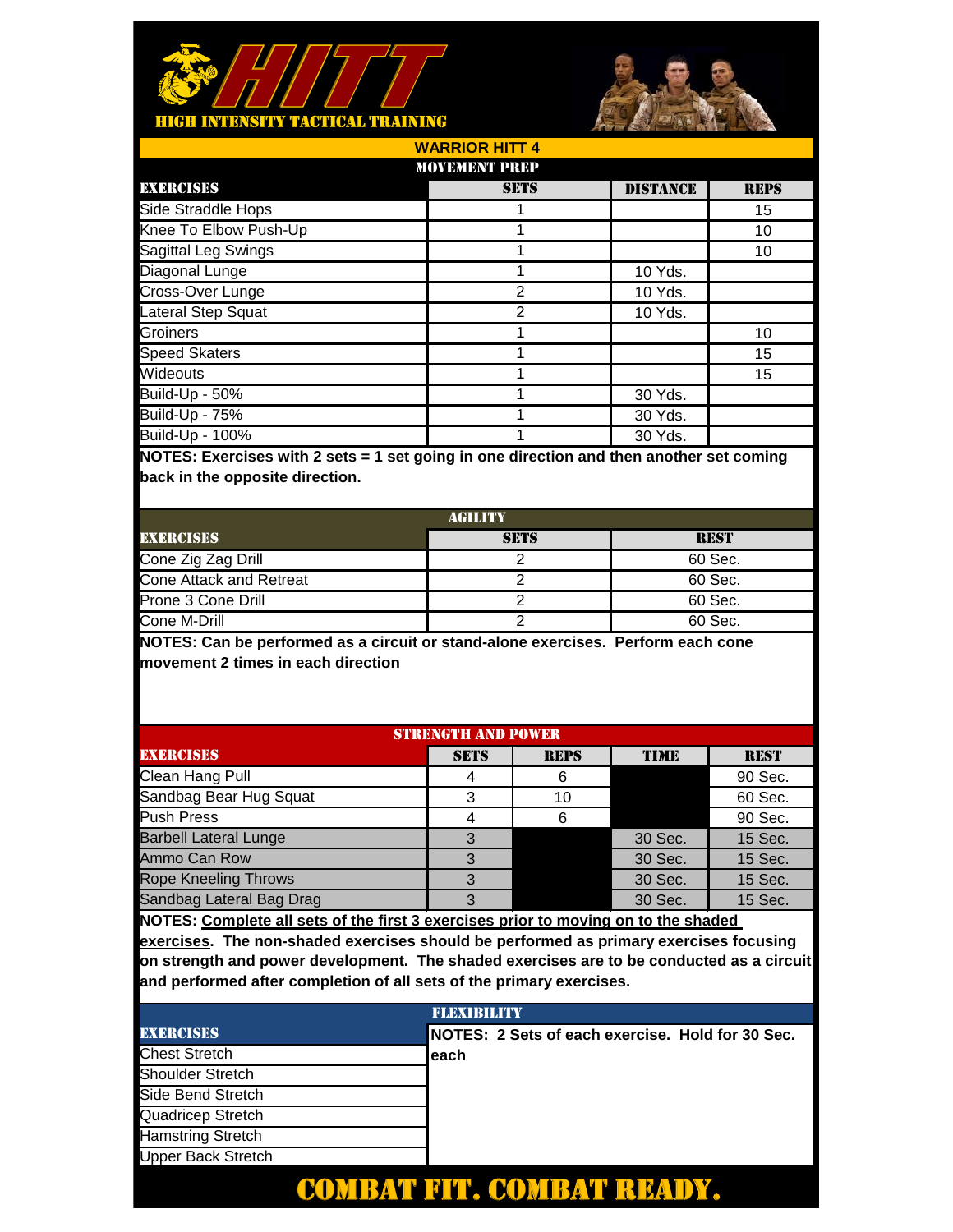



| <b>WARRIOR HITT 5</b>                                                                      |             |                 |             |  |
|--------------------------------------------------------------------------------------------|-------------|-----------------|-------------|--|
| <b>MOVEMENT PREP</b>                                                                       |             |                 |             |  |
| <b>EXERCISES</b>                                                                           | <b>SETS</b> | <b>DISTANCE</b> | <b>REPS</b> |  |
| Side Straddle Hops                                                                         |             |                 | 15          |  |
| <b>Highland Fling</b>                                                                      |             |                 | 15          |  |
| <b>Plank Leg Extension</b>                                                                 |             |                 | 10          |  |
| Lateral Lunge                                                                              | 2           | 10 Yds.         |             |  |
| Cross-Over Lunge                                                                           | 2           | 10 Yds.         |             |  |
| <b>Monster Walk</b>                                                                        |             | 10 Yds.         |             |  |
| Groiners                                                                                   |             |                 | 10          |  |
| <b>Speed Skaters</b>                                                                       |             |                 | 10          |  |
| Wideouts                                                                                   |             |                 | 10          |  |
| Side Slide w/ Arm Swing                                                                    | 2           | 20 Yds.         |             |  |
| <b>Lateral Shuffle</b>                                                                     | 2           | 20 Yds.         |             |  |
| <b>Build-Up - 50%</b>                                                                      | 2           | 20 Yds.         |             |  |
| $MOTE$ ; Exercises with $2,000 - 4,001$ gains in ano direction and then another act coming |             |                 |             |  |

| <b>AGILITY</b>                      |             |             |  |  |
|-------------------------------------|-------------|-------------|--|--|
| <b>EXERCISES</b>                    | <b>SETS</b> | <b>REST</b> |  |  |
| Ladder High Knees                   |             | 60 Sec.     |  |  |
| Ladder Hop Scotch                   |             | 60 Sec.     |  |  |
| Ladder Hop Scotch - Single Leg Lift |             | 60 Sec.     |  |  |
| Ladder Scissor Switch               |             | 60 Sec.     |  |  |

**NOTES: Can be performed as a circuit or stand-alone exercises. Perform each cone movement 2 times in each direction**

| <b>EXERCISES</b><br><b>REPS</b><br><b>SETS</b><br><b>TIME</b><br><b>REST</b> |   |                           |         |  |  |
|------------------------------------------------------------------------------|---|---------------------------|---------|--|--|
|                                                                              | 6 |                           | 90 Sec. |  |  |
|                                                                              |   |                           | 90 Sec. |  |  |
| 3                                                                            |   |                           | 60 Sec. |  |  |
| 3                                                                            |   | 30 Sec.                   | 15 Sec. |  |  |
|                                                                              |   | 30 Sec.                   | 15 Sec. |  |  |
| ર                                                                            |   | 30 Sec.                   | 15 Sec. |  |  |
| ર                                                                            |   | 30 Sec.                   | 15 Sec. |  |  |
|                                                                              |   | <b>STRENGTH AND POWER</b> |         |  |  |

**NOTES: Complete all sets of the first 3 exercises prior to moving on to the shaded** 

|                          | <b>FLEXIBILITY</b>                                |  |  |
|--------------------------|---------------------------------------------------|--|--|
| <b>EXERCISES</b>         | INOTES: 2 Sets of each exercise. Hold for 30 Sec. |  |  |
| <b>Chest Stretch</b>     | leach                                             |  |  |
| Upper Back Stretch       |                                                   |  |  |
| <b>Hamstring Stretch</b> |                                                   |  |  |
| Quadricep Stretch        |                                                   |  |  |
| Shoulder Stretch         |                                                   |  |  |
| <b>Triceps Stretch</b>   |                                                   |  |  |
|                          |                                                   |  |  |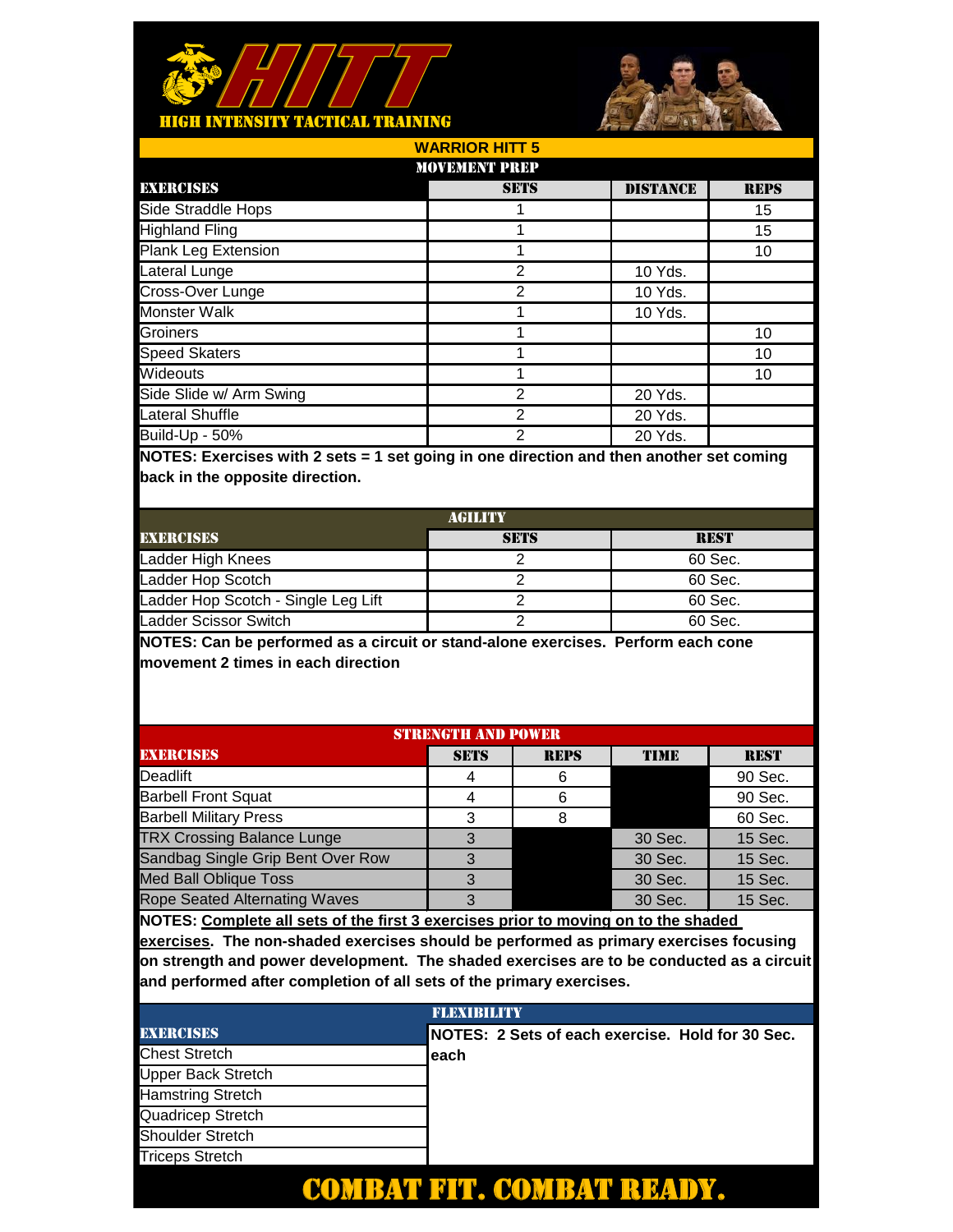



| <b>WARRIOR HITT 6</b>      |             |                 |             |  |  |
|----------------------------|-------------|-----------------|-------------|--|--|
| <b>MOVEMENT PREP</b>       |             |                 |             |  |  |
| <b>EXERCISES</b>           | <b>SETS</b> | <b>DISTANCE</b> | <b>REPS</b> |  |  |
| Side Straddle Hops         |             |                 | 15          |  |  |
| Knee To Elbow Push-Up      |             |                 | 10          |  |  |
| <b>Sagittal Leg Swings</b> |             |                 | 10          |  |  |
| Diagonal Lunge             |             | 10 Yds.         |             |  |  |
| Cross-Over Walk            | 2           | 10 Yds.         |             |  |  |
| Lateral Step Squat         | 2           | 10 Yds.         |             |  |  |
| <b>Burpees</b>             |             |                 | 10          |  |  |
| Groiners                   |             |                 | 10          |  |  |
| <b>Speed Skaters</b>       |             |                 | 10          |  |  |
| Lateral Skip               | 2           | 20 Yds.         |             |  |  |
| Lateral Cross-Over Skip    | 2           | 20 Yds.         |             |  |  |
| Build-Up - 50%             | 2           | 20 Yds.         |             |  |  |
|                            |             |                 |             |  |  |

| AGILITY                   |             |             |  |
|---------------------------|-------------|-------------|--|
| <b>EXERCISES</b>          | <b>SETS</b> | <b>REST</b> |  |
| Hurdle Hops - Forward     |             | 60 Sec.     |  |
| Hurdle Hops - Lateral     |             | 60 Sec.     |  |
| Hurdle Hops SL - Forward  |             | 60 Sec.     |  |
| Hurdle Sprint Progression |             | 60 Sec.     |  |

**NOTES: Can be performed as a circuit or stand-alone exercises. Perform each cone movement 2 times in each direction**

| <b>STRENGTH AND POWER</b>       |             |             |             |             |  |
|---------------------------------|-------------|-------------|-------------|-------------|--|
| <b>EXERCISES</b>                | <b>SETS</b> | <b>REPS</b> | <b>TIME</b> | <b>REST</b> |  |
| Clean Hang Pull                 | 4           | 6           |             | 90 Sec.     |  |
| Kettlebell Goblet Squat         | 3           | 10          |             | 60 Sec.     |  |
| <b>Push Press</b>               | 4           | 6           |             | 90 Sec.     |  |
| <b>Sandbag Rotational Lunge</b> |             |             | 30 Sec.     | 15 Sec.     |  |
| Kettlebell Row-Single Arm       |             |             | 30 Sec.     | 15 Sec.     |  |
| <b>Med Ball Side Throw</b>      | З           |             | 30 Sec.     | 15 Sec.     |  |
| <b>Rope Side Plank Spirals</b>  | З           |             | 30 Sec.     | 15 Sec.     |  |
|                                 |             |             |             |             |  |

**NOTES: Complete all sets of the first 3 exercises prior to moving on to the shaded** 

|                           | <b>FLEXIBILITY</b>                               |
|---------------------------|--------------------------------------------------|
| <b>EXERCISES</b>          | NOTES: 2 Sets of each exercise. Hold for 30 Sec. |
| Upper Back Stretch        | leach                                            |
| <b>Chest Stretch</b>      |                                                  |
| <b>Cross Body Stretch</b> |                                                  |
| Quadricep Stretch         |                                                  |
| Glute Stretch             |                                                  |
| Sumo Stretch              |                                                  |
|                           |                                                  |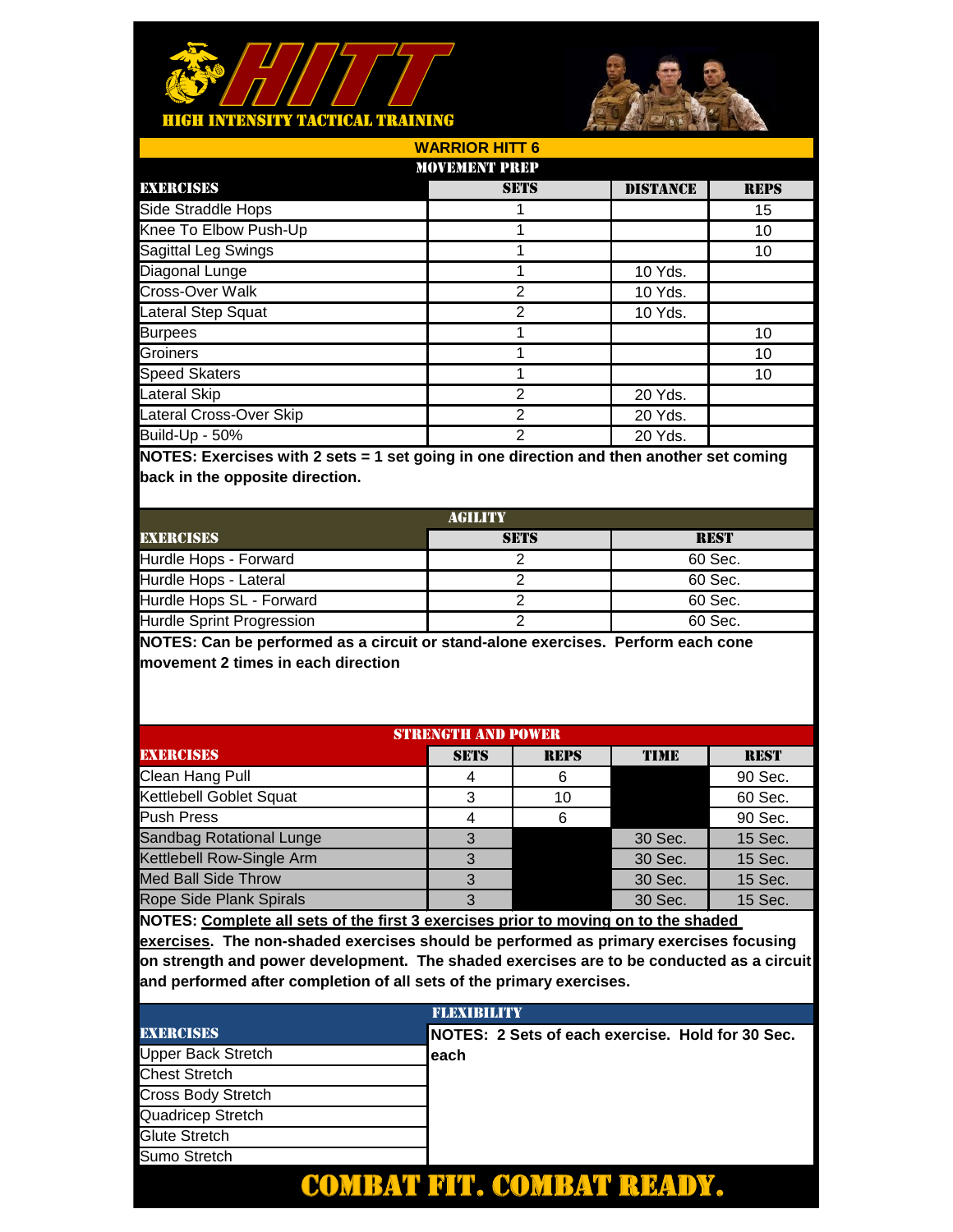



| <b>WARRIOR HITT 7</b> |                      |                 |             |  |
|-----------------------|----------------------|-----------------|-------------|--|
|                       | <b>MOVEMENT PREP</b> |                 |             |  |
| <b>EXERCISES</b>      | <b>SETS</b>          | <b>DISTANCE</b> | <b>REPS</b> |  |
| <b>Highland Fling</b> |                      |                 | 15          |  |
| Plank Leg Extension   |                      |                 | 10          |  |
| Knee To Elbow Push-Up |                      |                 | 10          |  |
| Lateral Squat Wave    | 2                    | 10 Yds.         |             |  |
| Lateral Lunge         | 2                    | 10 Yds.         |             |  |
| Cross-Over Lunge      | 2                    | 10 Yds.         |             |  |
| Groiners              |                      |                 | 10          |  |
| <b>Burpees</b>        |                      |                 | 10          |  |
| <b>Speed Skaters</b>  |                      |                 | 10          |  |
| Carioca               | 2                    | 20 Yds.         |             |  |
| Carioca w/ Knee Drive | 2                    | 20 Yds.         |             |  |
| <b>Build-Up - 50%</b> | 2                    | 20 Yds.         |             |  |

| AGILITY                 |             |             |  |
|-------------------------|-------------|-------------|--|
| <b>EXERCISES</b>        | <b>SETS</b> | <b>REST</b> |  |
| Cone Zig Zag Drill      |             | 60 Sec.     |  |
| Cone Attack and Retreat |             | 60 Sec.     |  |
| Prone Cone T-Drill      |             | 60 Sec.     |  |
| Cone M-Drill            |             | 60 Sec.     |  |

**NOTES: Can be performed as a circuit or stand-alone exercises. Perform each cone movement 2 times in each direction**

| <b>STRENGTH AND POWER</b>     |             |             |             |             |  |
|-------------------------------|-------------|-------------|-------------|-------------|--|
| <b>EXERCISES</b>              | <b>SETS</b> | <b>REPS</b> | <b>TIME</b> | <b>REST</b> |  |
| Deadlift                      |             |             |             | 90 Sec.     |  |
| <b>Barbell Front Squat</b>    |             |             |             | 90 Sec.     |  |
| <b>Barbell Military Press</b> | З           |             |             | 60 Sec.     |  |
| Ammo Can Lateral Lunge        | 3           |             | 30 Sec.     | 15 Sec.     |  |
| Kettlebell Renegade Row       |             |             | 30 Sec.     | 15 Sec.     |  |
| <b>Med Ball Side Throw</b>    |             |             | 30 Sec.     | 15 Sec.     |  |
| <b>Rope Uppercuts</b>         |             |             | 30 Sec.     | 15 Sec.     |  |
|                               |             |             |             |             |  |

**NOTES: Complete all sets of the first 3 exercises prior to moving on to the shaded** 

|                           | <b>FLEXIBILITY</b>                               |
|---------------------------|--------------------------------------------------|
| <b>EXERCISES</b>          | NOTES: 2 Sets of each exercise. Hold for 30 Sec. |
| <b>Chest Stretch</b>      | leach                                            |
| <b>Upper Back Stretch</b> |                                                  |
| <b>Hamstring Stretch</b>  |                                                  |
| Quadricep Stretch         |                                                  |
| <b>Shoulder Stretch</b>   |                                                  |
| <b>Triceps Stretch</b>    |                                                  |
|                           |                                                  |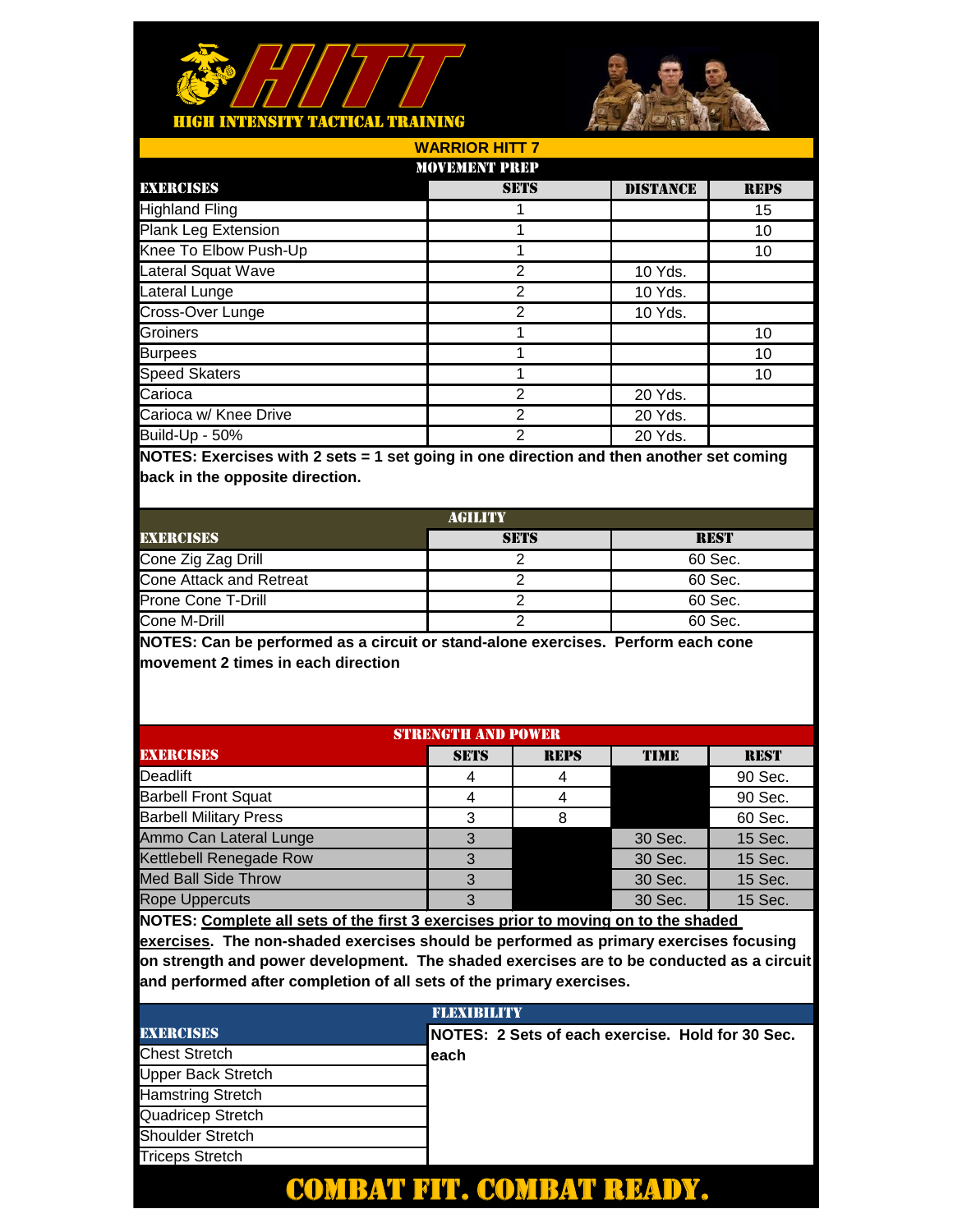



| <b>WARRIOR HITT 8</b> |                |                 |             |  |  |
|-----------------------|----------------|-----------------|-------------|--|--|
| <b>MOVEMENT PREP</b>  |                |                 |             |  |  |
| <b>EXERCISES</b>      | <b>SETS</b>    | <b>DISTANCE</b> | <b>REPS</b> |  |  |
| Side Straddle Hops    |                |                 | 15          |  |  |
| Knee To Elbow Push-Up |                |                 | 10          |  |  |
| Sagittal Leg Swings   |                |                 | 10          |  |  |
| Diagonal Lunge        |                | 10 Yds.         |             |  |  |
| Cross-Over Lunge      | $\overline{2}$ | 10 Yds.         |             |  |  |
| Lateral Step Squat    | 2              | 10 Yds.         |             |  |  |
| Groiners              |                |                 | 10          |  |  |
| <b>Speed Skaters</b>  |                |                 | 15          |  |  |
| Wideouts              |                |                 | 15          |  |  |
| Build-Up - 50%        |                | 30 Yds.         |             |  |  |
| <b>Build-Up - 75%</b> |                | 30 Yds.         |             |  |  |
| Build-Up - 100%       |                | 30 Yds.         |             |  |  |

| <b>AGILITY</b>        |             |             |  |  |
|-----------------------|-------------|-------------|--|--|
| <b>EXERCISES</b>      | <b>SETS</b> | <b>REST</b> |  |  |
| Ladder High Knees     |             | 60 Sec.     |  |  |
| Ladder Hop Scotch     |             | 60 Sec.     |  |  |
| Ladder Icky Shuffle   |             | 60 Sec.     |  |  |
| Ladder Scissor Switch |             | 60 Sec.     |  |  |

**NOTES: Can be performed as a circuit or stand-alone exercises. Perform each cone movement 2 times in each direction**

| <b>STRENGTH AND POWER</b>       |             |             |             |             |  |
|---------------------------------|-------------|-------------|-------------|-------------|--|
| <b>EXERCISES</b>                | <b>SETS</b> | <b>REPS</b> | <b>TIME</b> | <b>REST</b> |  |
| Clean High Pull                 | 4           |             |             | 90 Sec.     |  |
| <b>Landmine Thrust</b>          | 3           | 6           |             | 60 Sec.     |  |
| Split Jerk                      | 4           |             |             | 90 Sec.     |  |
| <b>Landmine Lateral Lunge</b>   |             |             | 30 Sec.     | 15 Sec.     |  |
| Sandbag Bent Over Row           |             |             | 30 Sec.     | 15 Sec.     |  |
| <b>Med Ball Side Twist Toss</b> | 3           |             | 30 Sec.     | 15 Sec.     |  |
| <b>Rope Uppercuts</b>           | 3           |             | 30 Sec.     | 15 Sec.     |  |
|                                 |             |             |             |             |  |

**NOTES: Complete all sets of the first 3 exercises prior to moving on to the shaded** 

|                           | <b>FLEXIBILITY</b>                               |
|---------------------------|--------------------------------------------------|
| <b>EXERCISES</b>          | NOTES: 2 Sets of each exercise. Hold for 30 Sec. |
| <b>Chest Stretch</b>      | leach                                            |
| <b>Shoulder Stretch</b>   |                                                  |
| Side Bend Stretch         |                                                  |
| Quadricep Stretch         |                                                  |
| <b>Hamstring Stretch</b>  |                                                  |
| <b>Upper Back Stretch</b> |                                                  |
|                           |                                                  |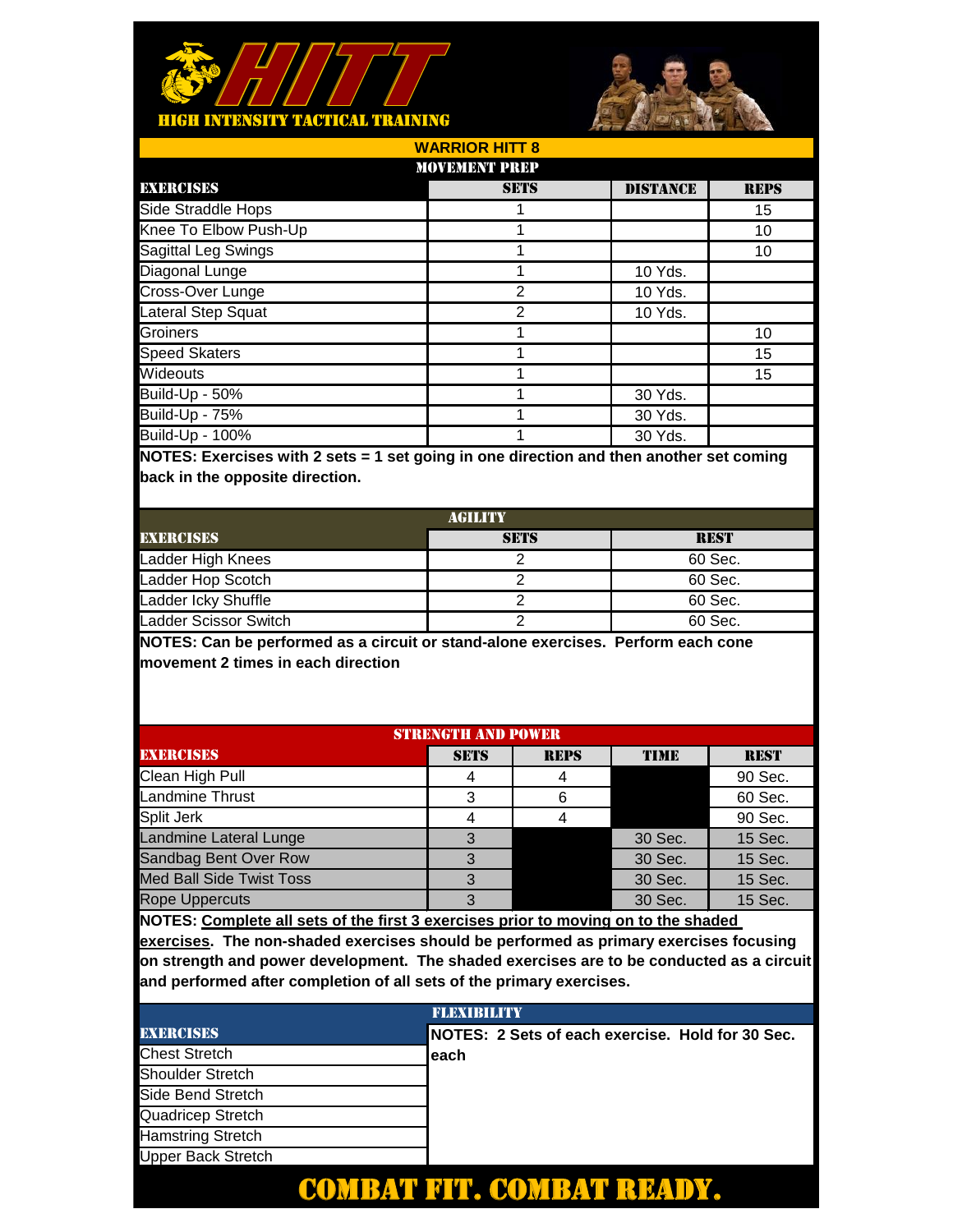



| <b>WARRIOR HITT 9</b>   |                |                 |             |  |  |
|-------------------------|----------------|-----------------|-------------|--|--|
| <b>MOVEMENT PREP</b>    |                |                 |             |  |  |
| <b>EXERCISES</b>        | <b>SETS</b>    | <b>DISTANCE</b> | <b>REPS</b> |  |  |
| Side Straddle Hops      |                |                 | 15          |  |  |
| <b>Highland Fling</b>   |                |                 | 15          |  |  |
| Plank Leg Extension     |                |                 | 10          |  |  |
| Lateral Lunge           | $\overline{2}$ | 10 Yds.         |             |  |  |
| Cross-Over Lunge        | $\overline{2}$ | 10 Yds.         |             |  |  |
| <b>Monster Walk</b>     |                | 10 Yds.         |             |  |  |
| Groiners                |                |                 | 10          |  |  |
| <b>Speed Skaters</b>    |                |                 | 10          |  |  |
| Wideouts                |                |                 | 10          |  |  |
| Side Slide w/ Arm Swing | $\overline{2}$ | 20 Yds.         |             |  |  |
| <b>Lateral Shuffle</b>  | $\mathfrak{p}$ | 20 Yds.         |             |  |  |
| Build-Up - 50%          | $\overline{2}$ | 20 Yds.         |             |  |  |

| <b>AGILITY</b>             |             |             |  |  |
|----------------------------|-------------|-------------|--|--|
| <b>EXERCISES</b>           | <b>SETS</b> | <b>REST</b> |  |  |
| Hurdle Hops - Forward      |             | 60 Sec.     |  |  |
| Hurdle Hops - Lateral      |             | 60 Sec.     |  |  |
| <b>Hurdle Lateral Skip</b> |             | 60 Sec.     |  |  |
| Hurdle Sprint Progression  |             | 60 Sec.     |  |  |

**NOTES: Can be performed as a circuit or stand-alone exercises. Perform each cone movement 2 times in each direction**

| <b>STRENGTH AND POWER</b>        |             |             |             |             |  |
|----------------------------------|-------------|-------------|-------------|-------------|--|
| <b>EXERCISES</b>                 | <b>SETS</b> | <b>REPS</b> | <b>TIME</b> | <b>REST</b> |  |
| Deadlift                         |             |             |             | 90 Sec.     |  |
| <b>Barbell Front Squat</b>       |             |             |             | 90 Sec.     |  |
| <b>Kettlebell Military Press</b> | З           |             |             | 60 Sec.     |  |
| <b>TRX Speed Skater</b>          | 3           |             | 30 Sec.     | 15 Sec.     |  |
| Kettlebell Renegade Row          |             |             | 30 Sec.     | 15 Sec.     |  |
| <b>Med Ball Oblique Toss</b>     |             |             | 30 Sec.     | 15 Sec.     |  |
| <b>Rope Corkscrews</b>           |             |             | 30 Sec.     | 15 Sec.     |  |
|                                  |             |             |             |             |  |

**NOTES: Complete all sets of the first 3 exercises prior to moving on to the shaded** 

|                           | <b>FLEXIBILITY</b>                               |
|---------------------------|--------------------------------------------------|
| <b>EXERCISES</b>          | NOTES: 2 Sets of each exercise. Hold for 30 Sec. |
| <b>Chest Stretch</b>      | leach                                            |
| <b>Upper Back Stretch</b> |                                                  |
| <b>Hamstring Stretch</b>  |                                                  |
| Quadricep Stretch         |                                                  |
| <b>Shoulder Stretch</b>   |                                                  |
| <b>Triceps Stretch</b>    |                                                  |
|                           |                                                  |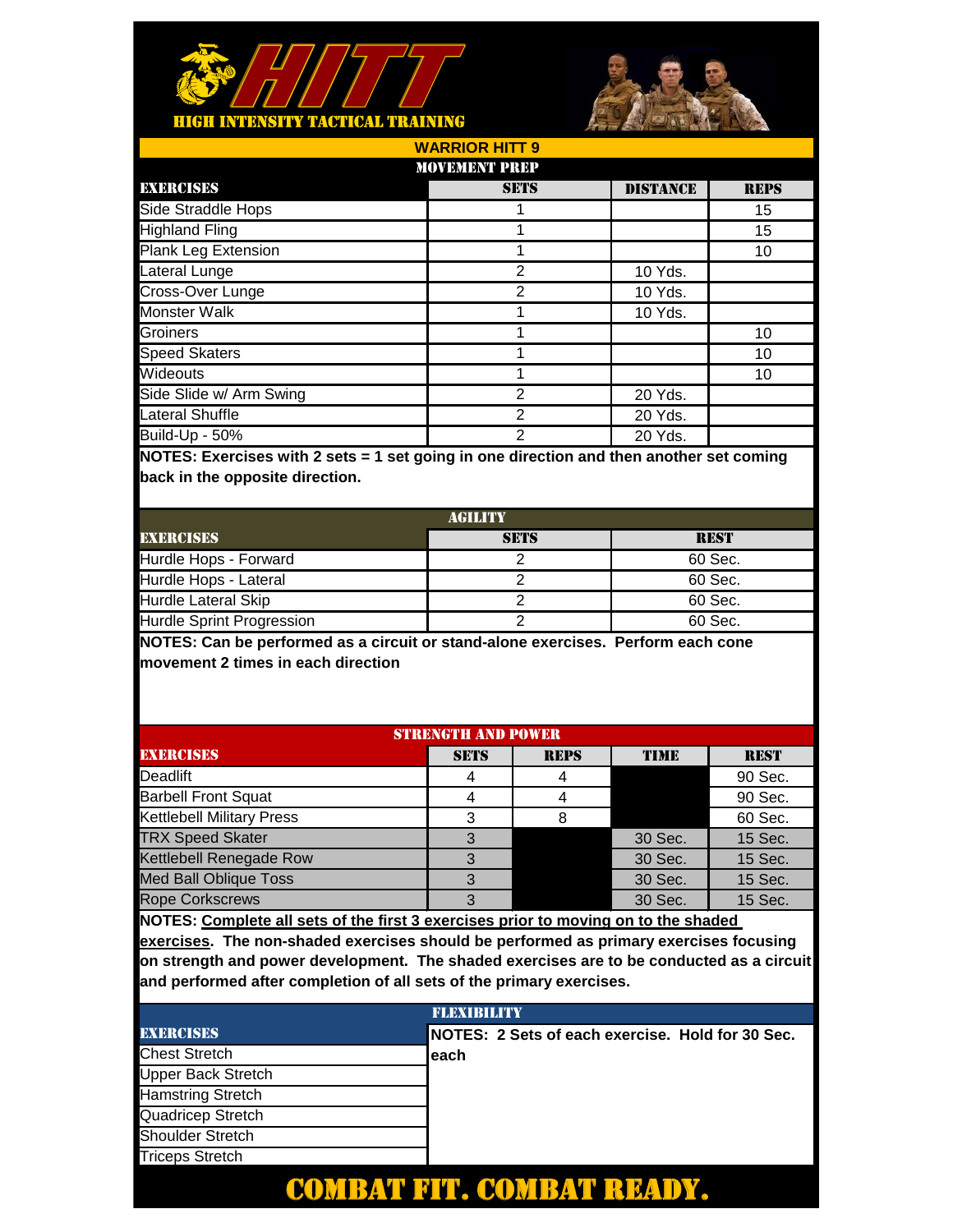



DISTANCE REPS 15 10 10 10 Yds. 10 Yds. 10 Yds. 10 10 10 20 Yds. 20 Yds. 20 Yds. 1 1 **SETS** 1  $\overline{2}$ 2 1 1 2 2 2 1 1 Burpees **Groiners** Lateral Cross-Over Skip Build-Up - 50% **WARRIOR HITT 10** MOVEMENT PREP EXERCISES Side Straddle Hops Speed Skaters Lateral Skip Knee To Elbow Push-Up Sagittal Leg Swings Diagonal Lunge Cross-Over Walk Lateral Step Squat

**NOTES: Exercises with 2 sets = 1 set going in one direction and then another set coming back in the opposite direction.** 

| <b>AGILITY</b>     |             |             |  |  |
|--------------------|-------------|-------------|--|--|
| <b>EXERCISES</b>   | <b>SETS</b> | <b>REST</b> |  |  |
| Cone Zig Zag Drill |             | 45 Sec.     |  |  |
| Cone X-Drill       |             | 45 Sec.     |  |  |
| Prone Cone T-Drill |             | 45 Sec.     |  |  |
| Cone M-Drill       |             | 45 Sec.     |  |  |

**NOTES: Can be performed as a circuit or stand-alone exercises. Perform each cone movement 2 times in each direction**

| <b>STRENGTH AND POWER</b>            |             |             |             |             |  |
|--------------------------------------|-------------|-------------|-------------|-------------|--|
| <b>EXERCISES</b>                     | <b>SETS</b> | <b>REPS</b> | <b>TIME</b> | <b>REST</b> |  |
| Clean High Pull                      | 4           |             |             | 90 Sec.     |  |
| <b>Landmine Thrust</b>               | 3           | 6           |             | 60 Sec.     |  |
| Split Jerk                           |             |             |             | 90 Sec.     |  |
| <b>Barbell Diagonal Lunge</b>        | 3           |             | 30 Sec.     | 15 Sec.     |  |
| Dumbbell Push-Up w/ Row              |             |             | 30 Sec.     | 15 Sec.     |  |
| Med Ball Side Twist Toss             | З           |             | 30 Sec.     | 15 Sec.     |  |
| <b>Rope Seated Alternating Waves</b> | З           |             | 30 Sec.     | 15 Sec.     |  |
|                                      |             |             |             |             |  |

**NOTES: Complete all sets of the first 3 exercises prior to moving on to the shaded** 

|                      | <b>FLEXIBILITY</b>                               |
|----------------------|--------------------------------------------------|
| <b>EXERCISES</b>     | NOTES: 2 Sets of each exercise. Hold for 30 Sec. |
| Upper Back Stretch   | each                                             |
| <b>Chest Stretch</b> |                                                  |
| Cross Body Stretch   |                                                  |
| Quadricep Stretch    |                                                  |
| <b>Glute Stretch</b> |                                                  |
| Sumo Stretch         |                                                  |
|                      |                                                  |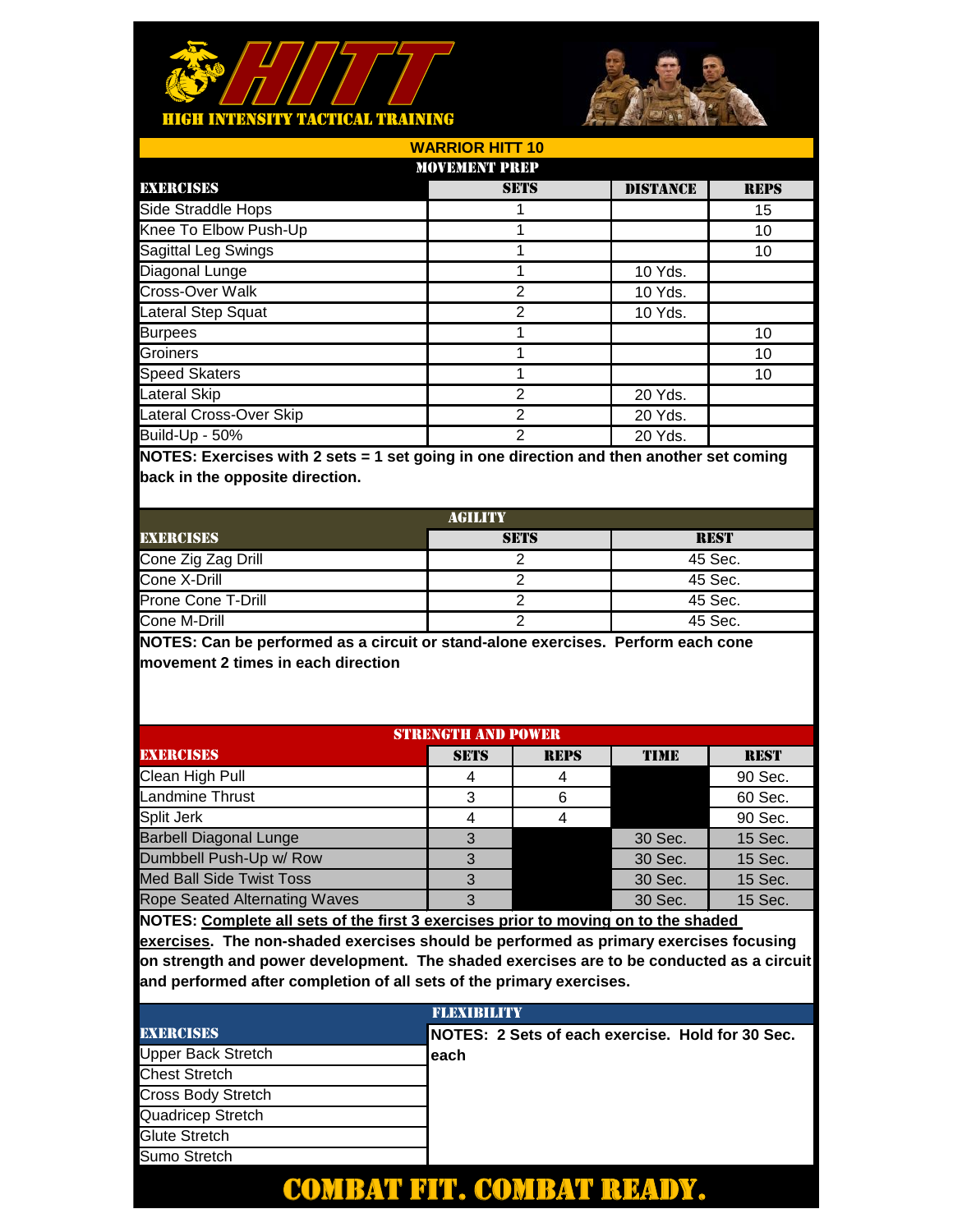



| <b>WARRIOR HITT 11</b> |                      |                 |             |  |  |  |
|------------------------|----------------------|-----------------|-------------|--|--|--|
|                        | <b>MOVEMENT PREP</b> |                 |             |  |  |  |
| <b>EXERCISES</b>       | <b>SETS</b>          | <b>DISTANCE</b> | <b>REPS</b> |  |  |  |
| <b>Highland Fling</b>  |                      |                 | 15          |  |  |  |
| Plank Leg Extension    |                      |                 | 10          |  |  |  |
| Knee To Elbow Push-Up  |                      |                 | 10          |  |  |  |
| Lateral Squat Wave     | 2                    | 10 Yds.         |             |  |  |  |
| Lateral Lunge          | 2                    | 10 Yds.         |             |  |  |  |
| Cross-Over Lunge       | 2                    | 10 Yds.         |             |  |  |  |
| Groiners               |                      |                 | 10          |  |  |  |
| <b>Burpees</b>         |                      |                 | 10          |  |  |  |
| <b>Speed Skaters</b>   |                      |                 | 10          |  |  |  |
| Carioca                | 2                    | 20 Yds.         |             |  |  |  |
| Carioca w/ Knee Drive  | 2                    | 20 Yds.         |             |  |  |  |
| <b>Build-Up - 50%</b>  | 2                    | 20 Yds.         |             |  |  |  |

| AGILITY                          |             |             |  |  |
|----------------------------------|-------------|-------------|--|--|
| <b>EXERCISES</b>                 | <b>SETS</b> | <b>REST</b> |  |  |
| Ladder High Knees                |             | 45 Sec.     |  |  |
| Ladder In In / Out Out - Forward |             | 45 Sec.     |  |  |
| Ladder Icky Shuffle              |             | 45 Sec.     |  |  |
| Ladder Scissor Switch            |             | 45 Sec.     |  |  |

**NOTES: Can be performed as a circuit or stand-alone exercises. Perform each cone movement 2 times in each direction**

| <b>STRENGTH AND POWER</b> |             |             |             |  |  |
|---------------------------|-------------|-------------|-------------|--|--|
| <b>SETS</b>               | <b>REPS</b> | <b>TIME</b> | <b>REST</b> |  |  |
|                           |             |             | 90 Sec.     |  |  |
|                           |             |             | 90 Sec.     |  |  |
| 3                         |             |             | 60 Sec.     |  |  |
| 3                         |             | 30 Sec.     | 15 Sec.     |  |  |
|                           |             | 30 Sec.     | 15 Sec.     |  |  |
| 3                         |             | 30 Sec.     | 15 Sec.     |  |  |
| 3                         |             | 30 Sec.     | 15 Sec.     |  |  |
|                           |             |             |             |  |  |

**NOTES: Complete all sets of the first 3 exercises prior to moving on to the shaded** 

|                           | <b>FLEXIBILITY</b>                               |
|---------------------------|--------------------------------------------------|
| <b>EXERCISES</b>          | NOTES: 2 Sets of each exercise. Hold for 30 Sec. |
| <b>Chest Stretch</b>      | leach                                            |
| <b>Upper Back Stretch</b> |                                                  |
| <b>Hamstring Stretch</b>  |                                                  |
| Quadricep Stretch         |                                                  |
| <b>Shoulder Stretch</b>   |                                                  |
| <b>Triceps Stretch</b>    |                                                  |
|                           |                                                  |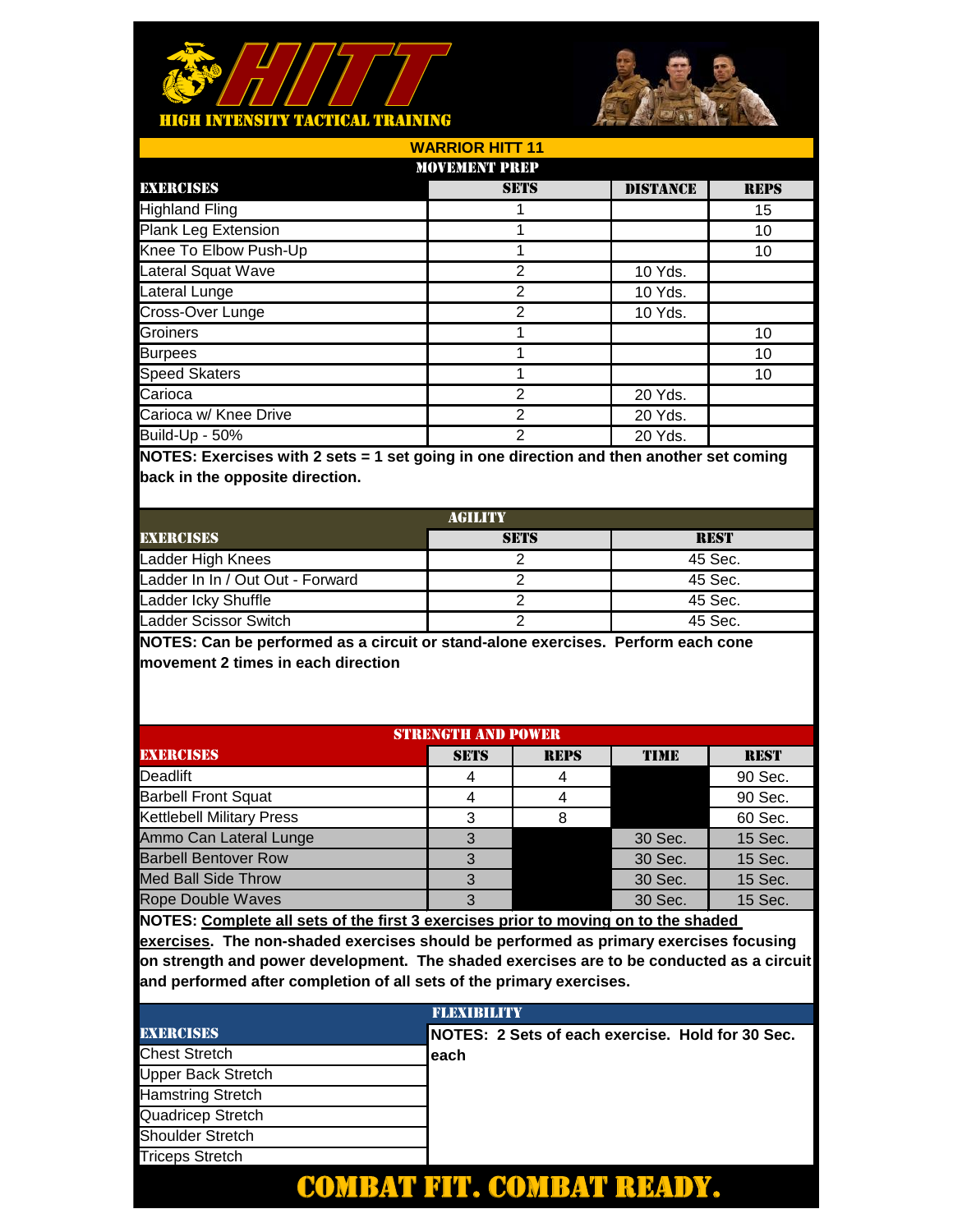



| <b>WARRIOR HITT 12</b> |                 |             |  |  |
|------------------------|-----------------|-------------|--|--|
| <b>MOVEMENT PREP</b>   |                 |             |  |  |
| <b>SETS</b>            | <b>DISTANCE</b> | <b>REPS</b> |  |  |
|                        |                 | 15          |  |  |
|                        |                 | 10          |  |  |
|                        |                 | 10          |  |  |
|                        | 10 Yds.         |             |  |  |
| 2                      | 10 Yds.         |             |  |  |
| 2                      | 10 Yds.         |             |  |  |
|                        |                 | 10          |  |  |
|                        |                 | 15          |  |  |
|                        |                 | 15          |  |  |
|                        | 30 Yds.         |             |  |  |
|                        | 30 Yds.         |             |  |  |
|                        | 30 Yds.         |             |  |  |
|                        |                 |             |  |  |

| <b>AGILITY</b>               |             |             |  |  |
|------------------------------|-------------|-------------|--|--|
| <b>EXERCISES</b>             | <b>SETS</b> | <b>REST</b> |  |  |
| Hurdle Hops - Forward        |             | 45 Sec.     |  |  |
| Hurdle Lateral Step Over Run |             | 45 Sec.     |  |  |
| <b>Hurdle Lateral Skip</b>   |             | 45 Sec.     |  |  |
| Hurdle Sprint Progression    |             | 45 Sec.     |  |  |

**NOTES: Can be performed as a circuit or stand-alone exercises. Perform each cone movement 2 times in each direction**

| <b>STRENGTH AND POWER</b>         |             |             |         |             |  |  |
|-----------------------------------|-------------|-------------|---------|-------------|--|--|
| <b>EXERCISES</b>                  | <b>SETS</b> | <b>REPS</b> | TIME    | <b>REST</b> |  |  |
| Clean High Pull                   | 4           |             |         | 90 Sec.     |  |  |
| Dumbbell Single Leg Squat         | 3           |             |         | 60 Sec.     |  |  |
| Split Jerk                        |             |             |         | 90 Sec.     |  |  |
| <b>TRX Crossing Balance Lunge</b> |             |             | 30 Sec. | 15 Sec.     |  |  |
| Ammo Can Row                      |             |             | 30 Sec. | 15 Sec.     |  |  |
| <b>Med Ball Side Twist Toss</b>   | 3           |             | 30 Sec. | 15 Sec.     |  |  |
| <b>Rope Side Plank Waves</b>      | 3           |             | 30 Sec. | 15 Sec.     |  |  |
|                                   |             |             |         |             |  |  |

**NOTES: Complete all sets of the first 3 exercises prior to moving on to the shaded** 

|                           | <b>FLEXIBILITY</b>                               |
|---------------------------|--------------------------------------------------|
| <b>EXERCISES</b>          | NOTES: 2 Sets of each exercise. Hold for 30 Sec. |
| <b>Chest Stretch</b>      | leach                                            |
| <b>Shoulder Stretch</b>   |                                                  |
| Side Bend Stretch         |                                                  |
| Quadricep Stretch         |                                                  |
| <b>Hamstring Stretch</b>  |                                                  |
| <b>Upper Back Stretch</b> |                                                  |
|                           |                                                  |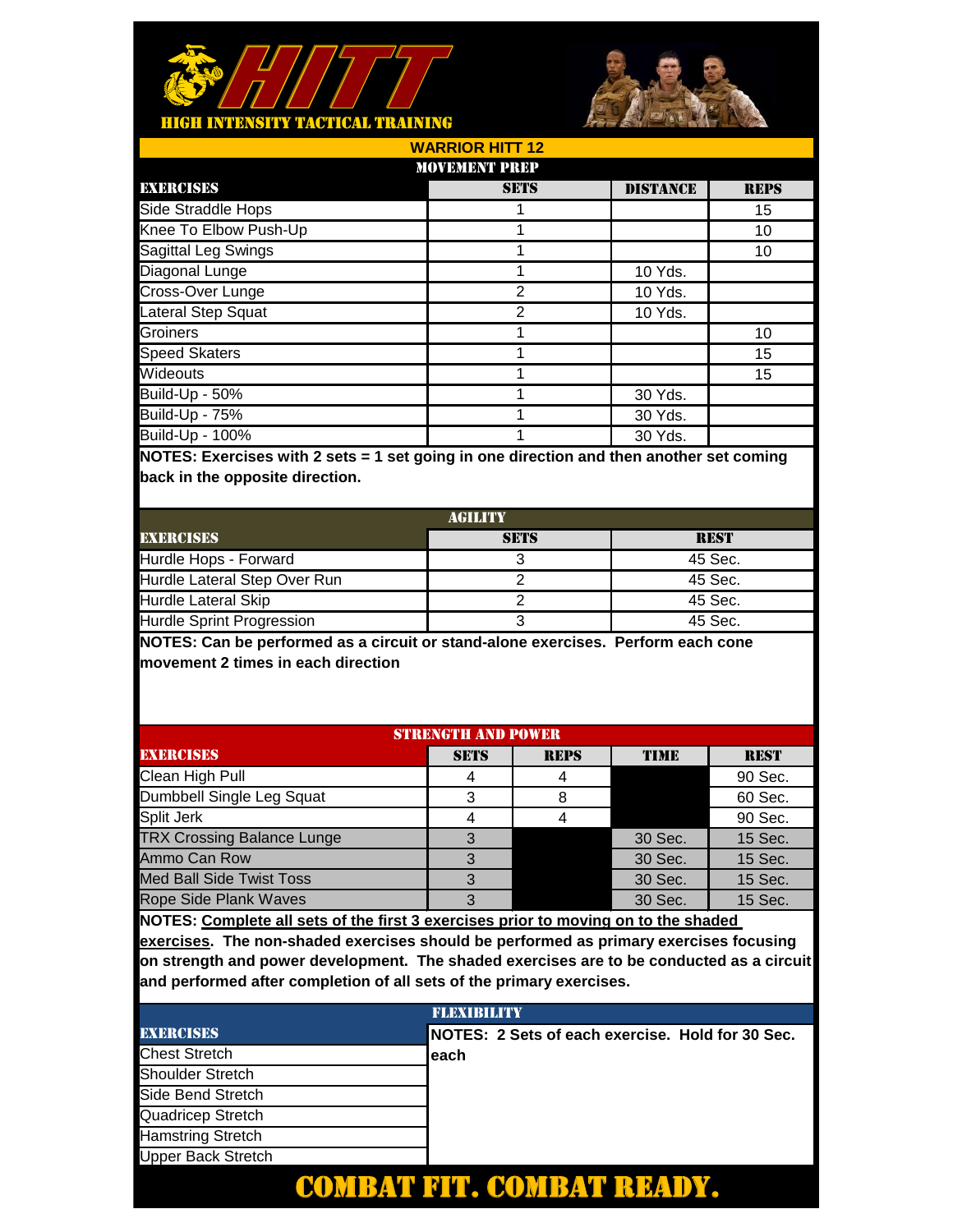



| <b>WARRIOR HITT 13</b>  |                      |                 |             |  |  |  |
|-------------------------|----------------------|-----------------|-------------|--|--|--|
|                         | <b>MOVEMENT PREP</b> |                 |             |  |  |  |
| <b>EXERCISES</b>        | <b>SETS</b>          | <b>DISTANCE</b> | <b>REPS</b> |  |  |  |
| Side Straddle Hops      |                      |                 | 15          |  |  |  |
| <b>Highland Fling</b>   |                      |                 | 15          |  |  |  |
| Plank Leg Extension     |                      |                 | 10          |  |  |  |
| Lateral Lunge           | 2                    | 10 Yds.         |             |  |  |  |
| Cross-Over Lunge        | $\overline{2}$       | 10 Yds.         |             |  |  |  |
| <b>Monster Walk</b>     |                      | 10 Yds.         |             |  |  |  |
| Groiners                |                      |                 | 10          |  |  |  |
| <b>Speed Skaters</b>    |                      |                 | 10          |  |  |  |
| Wideouts                |                      |                 | 10          |  |  |  |
| Side Slide w/ Arm Swing | 2                    | 20 Yds.         |             |  |  |  |
| <b>Lateral Shuffle</b>  | 2                    | 20 Yds.         |             |  |  |  |
| Build-Up - 50%          | 2                    | 20 Yds.         |             |  |  |  |
|                         |                      |                 |             |  |  |  |

| AGILITY            |             |             |  |  |
|--------------------|-------------|-------------|--|--|
| <b>EXERCISES</b>   | <b>SETS</b> | <b>REST</b> |  |  |
| Cone Box Drill #1  |             | 45 Sec.     |  |  |
| Cone X-Drill       |             | 45 Sec.     |  |  |
| Prone Cone T-Drill |             | 45 Sec.     |  |  |
| Cone M-Drill       |             | 45 Sec.     |  |  |

**NOTES: Can be performed as a circuit or stand-alone exercises. Perform each cone movement 2 times in each direction**

| <b>STRENGTH AND POWER</b>         |             |             |             |             |  |
|-----------------------------------|-------------|-------------|-------------|-------------|--|
| <b>EXERCISES</b>                  | <b>SETS</b> | <b>REPS</b> | <b>TIME</b> | <b>REST</b> |  |
| Deadlift                          |             |             |             | 90 Sec.     |  |
| <b>Barbell Front Squat</b>        |             |             |             | 90 Sec.     |  |
| <b>Kettlebell Military Press</b>  | 3           |             |             | 60 Sec.     |  |
| <b>Barbell Lateral Lunge</b>      |             |             | 30 Sec.     | 15 Sec.     |  |
| Sandbag Single Grip Bent Over Row | З           |             | 30 Sec.     | 15 Sec.     |  |
| <b>Med Ball Side Twist Toss</b>   | З           |             | 30 Sec.     | 15 Sec.     |  |
| <b>Rope Alternating Waves</b>     |             |             | 30 Sec.     | 15 Sec.     |  |

**NOTES: Complete all sets of the first 3 exercises prior to moving on to the shaded** 

|                           | <b>FLEXIBILITY</b>                               |
|---------------------------|--------------------------------------------------|
| <b>EXERCISES</b>          | NOTES: 2 Sets of each exercise. Hold for 30 Sec. |
| <b>Chest Stretch</b>      | leach                                            |
| <b>Upper Back Stretch</b> |                                                  |
| <b>Hamstring Stretch</b>  |                                                  |
| Quadricep Stretch         |                                                  |
| <b>Shoulder Stretch</b>   |                                                  |
| <b>Triceps Stretch</b>    |                                                  |
|                           |                                                  |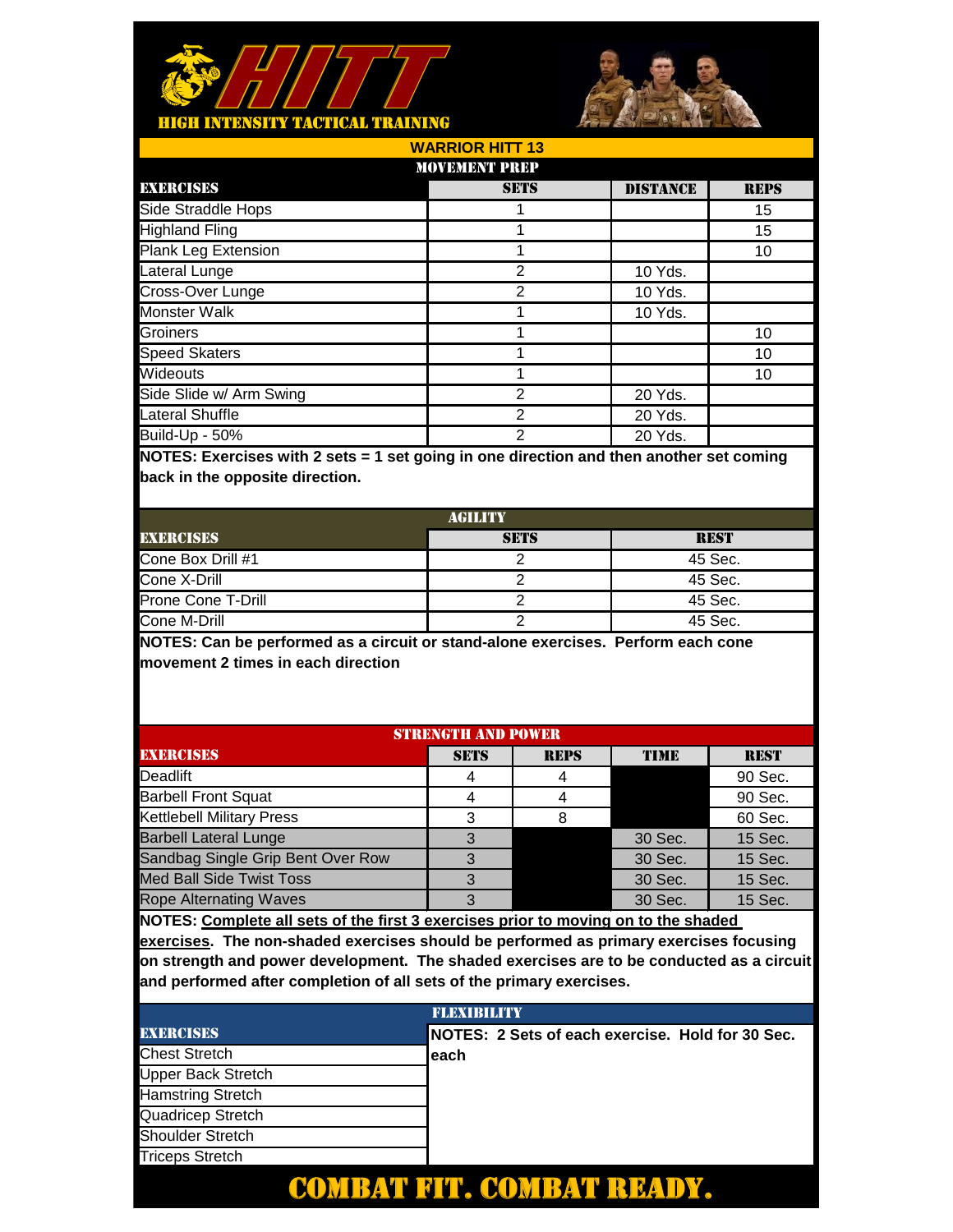



| <b>WARRIOR HITT 14</b>  |                      |                 |             |  |
|-------------------------|----------------------|-----------------|-------------|--|
|                         | <b>MOVEMENT PREP</b> |                 |             |  |
| <b>EXERCISES</b>        | <b>SETS</b>          | <b>DISTANCE</b> | <b>REPS</b> |  |
| Side Straddle Hops      |                      |                 | 15          |  |
| Knee To Elbow Push-Up   |                      |                 | 10          |  |
| Sagittal Leg Swings     |                      |                 | 10          |  |
| Diagonal Lunge          |                      | 10 Yds.         |             |  |
| Cross-Over Walk         | 2                    | 10 Yds.         |             |  |
| Lateral Step Squat      | 2                    | 10 Yds.         |             |  |
| <b>Burpees</b>          |                      |                 | 10          |  |
| Groiners                |                      |                 | 10          |  |
| <b>Speed Skaters</b>    |                      |                 | 10          |  |
| Lateral Skip            | 2                    | 20 Yds.         |             |  |
| Lateral Cross-Over Skip | 2                    | 20 Yds.         |             |  |
| Build-Up - 50%          | 2                    | 20 Yds.         |             |  |

| AGILITY                          |             |             |  |  |
|----------------------------------|-------------|-------------|--|--|
| <b>EXERCISES</b>                 | <b>SETS</b> | <b>REST</b> |  |  |
| Ladder Carioca                   |             | 45 Sec.     |  |  |
| Ladder In In / Out Out - Forward |             | 45 Sec.     |  |  |
| Ladder Icky Shuffle              |             | 45 Sec.     |  |  |
| Ladder Scissor Switch            |             | 45 Sec.     |  |  |

**NOTES: Can be performed as a circuit or stand-alone exercises. Perform each cone movement 2 times in each direction**

| <b>STRENGTH AND POWER</b>       |             |             |             |             |
|---------------------------------|-------------|-------------|-------------|-------------|
| <b>EXERCISES</b>                | <b>SETS</b> | <b>REPS</b> | <b>TIME</b> | <b>REST</b> |
| Power Clean                     | 5           |             |             | 90 Sec.     |
| Dumbbell Single Leg Squat       | 3           |             |             | 60 Sec.     |
| <b>Push Press</b>               | 5           |             |             | 90 Sec.     |
| <b>Sandbag Rotational Lunge</b> |             |             | 30 Sec.     | 15 Sec.     |
| Ammo Can Row                    |             |             | 30 Sec.     | 15 Sec.     |
| <b>Med Ball Oblique Toss</b>    | З           |             | 30 Sec.     | 15 Sec.     |
| <b>Rope Double Waves</b>        | З           |             | 30 Sec.     | 15 Sec.     |
|                                 |             |             |             |             |

**NOTES: Complete all sets of the first 3 exercises prior to moving on to the shaded** 

|                           | <b>FLEXIBILITY</b>                               |
|---------------------------|--------------------------------------------------|
| <b>EXERCISES</b>          | NOTES: 2 Sets of each exercise. Hold for 30 Sec. |
| Upper Back Stretch        | leach                                            |
| <b>Chest Stretch</b>      |                                                  |
| <b>Cross Body Stretch</b> |                                                  |
| Quadricep Stretch         |                                                  |
| Glute Stretch             |                                                  |
| Sumo Stretch              |                                                  |
|                           |                                                  |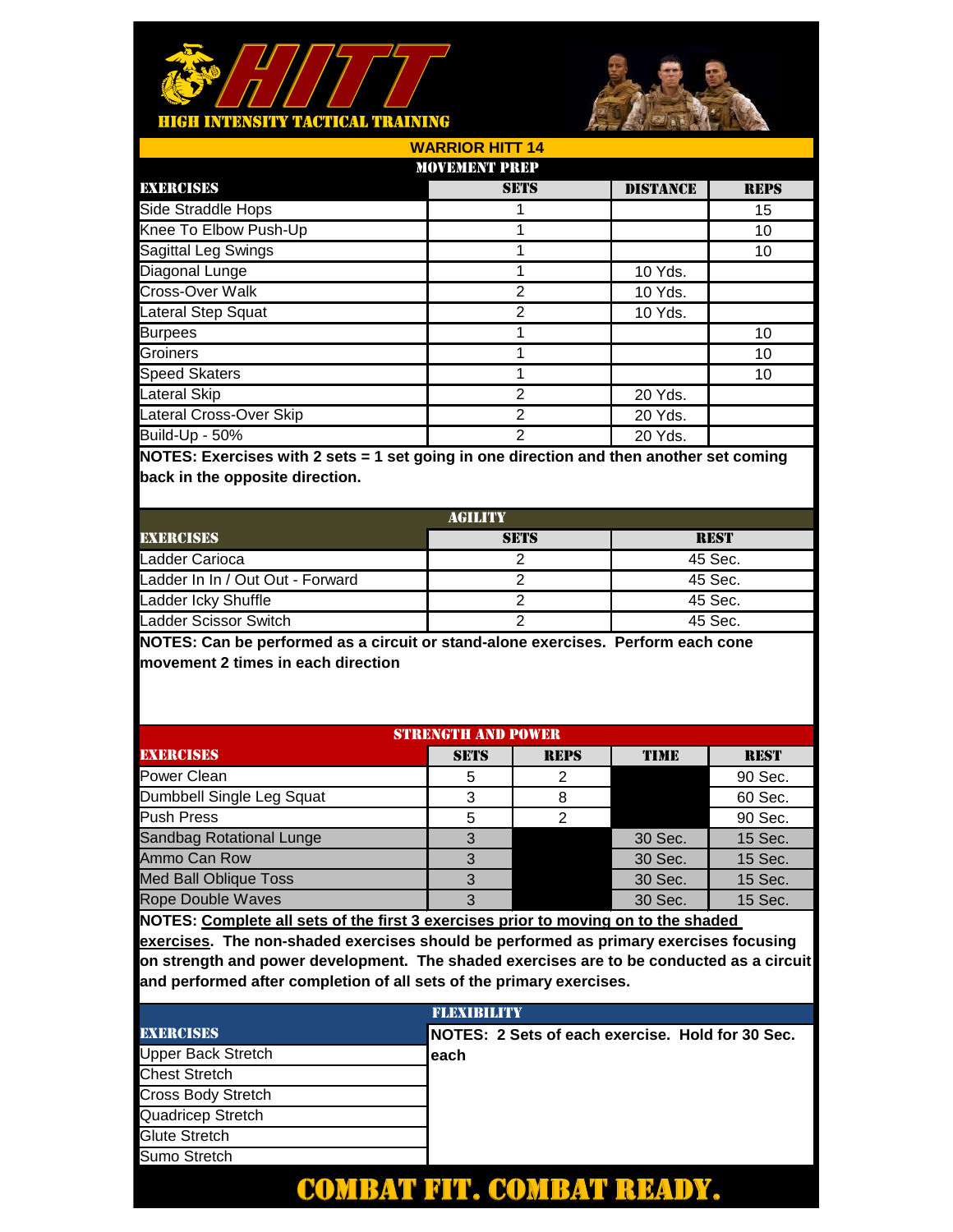



DISTANCE REPS 15 10 10 10 Yds. 10 Yds. 10 Yds. 10 10 10 20 Yds. 20 Yds. 20 Yds. 1 1 **SETS** 1  $\overline{2}$ 2 2 1 2 2 2 1 1 Groiners Burpees Carioca w/ Knee Drive Build-Up - 50% **WARRIOR HITT 15** MOVEMENT PREP EXERCISES Highland Fling Speed Skaters Carioca Plank Leg Extension Knee To Elbow Push-Up Lateral Squat Wave Lateral Lunge Cross-Over Lunge

**NOTES: Exercises with 2 sets = 1 set going in one direction and then another set coming back in the opposite direction.** 

| AGILITY                          |             |             |  |  |
|----------------------------------|-------------|-------------|--|--|
| <b>EXERCISES</b>                 | <b>SETS</b> | <b>REST</b> |  |  |
| Hurdle Hops - Forward/Backward   |             | 45 Sec.     |  |  |
| Hurdle Lateral Step Over Run     |             | 45 Sec.     |  |  |
| <b>Hurdle Lateral Skip</b>       |             | 45 Sec.     |  |  |
| <b>Hurdle Sprint Progression</b> |             | 45 Sec.     |  |  |

**NOTES: Can be performed as a circuit or stand-alone exercises. Perform each cone movement 2 times in each direction**

| <b>STRENGTH AND POWER</b>     |             |             |             |             |  |
|-------------------------------|-------------|-------------|-------------|-------------|--|
| <b>EXERCISES</b>              | <b>SETS</b> | <b>REPS</b> | <b>TIME</b> | <b>REST</b> |  |
| Deadlift                      | 5           |             |             | 90 Sec.     |  |
| <b>Barbell Front Squat</b>    | 5           |             |             | 90 Sec.     |  |
| <b>Barbell Military Press</b> | 3           |             |             | 60 Sec.     |  |
| Ammo Can Lateral Lunge        | 3           |             | 30 Sec.     | 15 Sec.     |  |
| Sandbag Bent Over Row         |             |             | 30 Sec.     | 15 Sec.     |  |
| <b>Med Ball Side Throw</b>    | З           |             | 30 Sec.     | 15 Sec.     |  |
| <b>Rope Alternating Waves</b> | 3           |             | 30 Sec.     | 15 Sec.     |  |
|                               |             |             |             |             |  |

**NOTES: Complete all sets of the first 3 exercises prior to moving on to the shaded** 

|                           | <b>FLEXIBILITY</b>                               |
|---------------------------|--------------------------------------------------|
| <b>EXERCISES</b>          | NOTES: 2 Sets of each exercise. Hold for 30 Sec. |
| <b>Chest Stretch</b>      | leach                                            |
| <b>Upper Back Stretch</b> |                                                  |
| <b>Hamstring Stretch</b>  |                                                  |
| Quadricep Stretch         |                                                  |
| <b>Shoulder Stretch</b>   |                                                  |
| <b>Triceps Stretch</b>    |                                                  |
|                           |                                                  |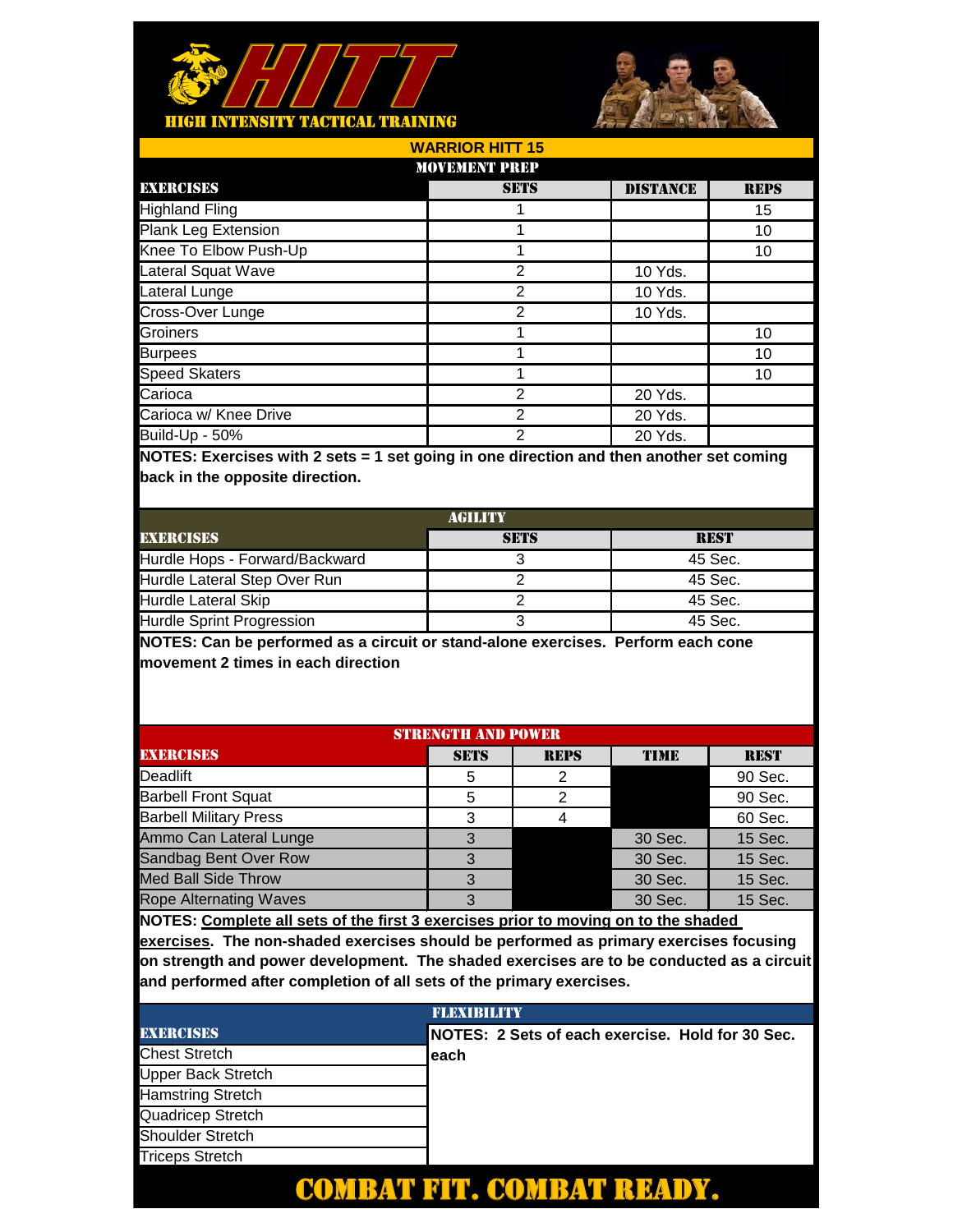



| <b>WARRIOR HITT 16</b> |             |                 |             |  |  |
|------------------------|-------------|-----------------|-------------|--|--|
| <b>MOVEMENT PREP</b>   |             |                 |             |  |  |
| <b>EXERCISES</b>       | <b>SETS</b> | <b>DISTANCE</b> | <b>REPS</b> |  |  |
| Side Straddle Hops     |             |                 | 15          |  |  |
| Knee To Elbow Push-Up  |             |                 | 10          |  |  |
| Sagittal Leg Swings    |             |                 | 10          |  |  |
| Diagonal Lunge         |             | 10 Yds.         |             |  |  |
| Cross-Over Lunge       | 2           | 10 Yds.         |             |  |  |
| Lateral Step Squat     | 2           | 10 Yds.         |             |  |  |
| Groiners               |             |                 | 10          |  |  |
| <b>Speed Skaters</b>   |             |                 | 15          |  |  |
| Wideouts               |             |                 | 15          |  |  |
| Build-Up - 50%         |             | 30 Yds.         |             |  |  |
| <b>Build-Up - 75%</b>  |             | 30 Yds.         |             |  |  |
| <b>Build-Up - 100%</b> |             | 30 Yds.         |             |  |  |

| AGILITY                   |             |             |  |  |
|---------------------------|-------------|-------------|--|--|
| <b>EXERCISES</b>          | <b>SETS</b> | <b>REST</b> |  |  |
| Cone Box Drill #1         |             | 45 Sec.     |  |  |
| Cone X-Drill              |             | 45 Sec.     |  |  |
| Prone Cone T-Drill        |             | 45 Sec.     |  |  |
| Cone Combat Glide Shuffle |             | 45 Sec.     |  |  |

**NOTES: Can be performed as a circuit or stand-alone exercises. Perform each cone movement 2 times in each direction**

| <b>STRENGTH AND POWER</b>    |             |             |             |             |
|------------------------------|-------------|-------------|-------------|-------------|
| <b>EXERCISES</b>             | <b>SETS</b> | <b>REPS</b> | <b>TIME</b> | <b>REST</b> |
| Power Clean                  | 5           |             |             | 90 Sec.     |
| Kettlebell Goblet Squat      | 3           |             |             | 60 Sec.     |
| <b>Push Press</b>            | 5           |             |             | 90 Sec.     |
| Landmine Lateral Lunge       | 3           |             | 30 Sec.     | 15 Sec.     |
| Kettlebell Renegade Row      |             |             | 30 Sec.     | 15 Sec.     |
| <b>Med Ball Oblique Toss</b> | З           |             | 30 Sec.     | 15 Sec.     |
| Sandbag Lateral Bag Drag     | З           |             | 30 Sec.     | 15 Sec.     |
|                              |             |             |             |             |

**NOTES: Complete all sets of the first 3 exercises prior to moving on to the shaded** 

| <b>FLEXIBILITY</b>        |  |                                                  |  |  |  |
|---------------------------|--|--------------------------------------------------|--|--|--|
| <b>EXERCISES</b>          |  | NOTES: 2 Sets of each exercise. Hold for 30 Sec. |  |  |  |
| <b>Chest Stretch</b>      |  | each                                             |  |  |  |
| <b>Shoulder Stretch</b>   |  |                                                  |  |  |  |
| Side Bend Stretch         |  |                                                  |  |  |  |
| Quadricep Stretch         |  |                                                  |  |  |  |
| <b>Hamstring Stretch</b>  |  |                                                  |  |  |  |
| <b>Upper Back Stretch</b> |  |                                                  |  |  |  |
|                           |  |                                                  |  |  |  |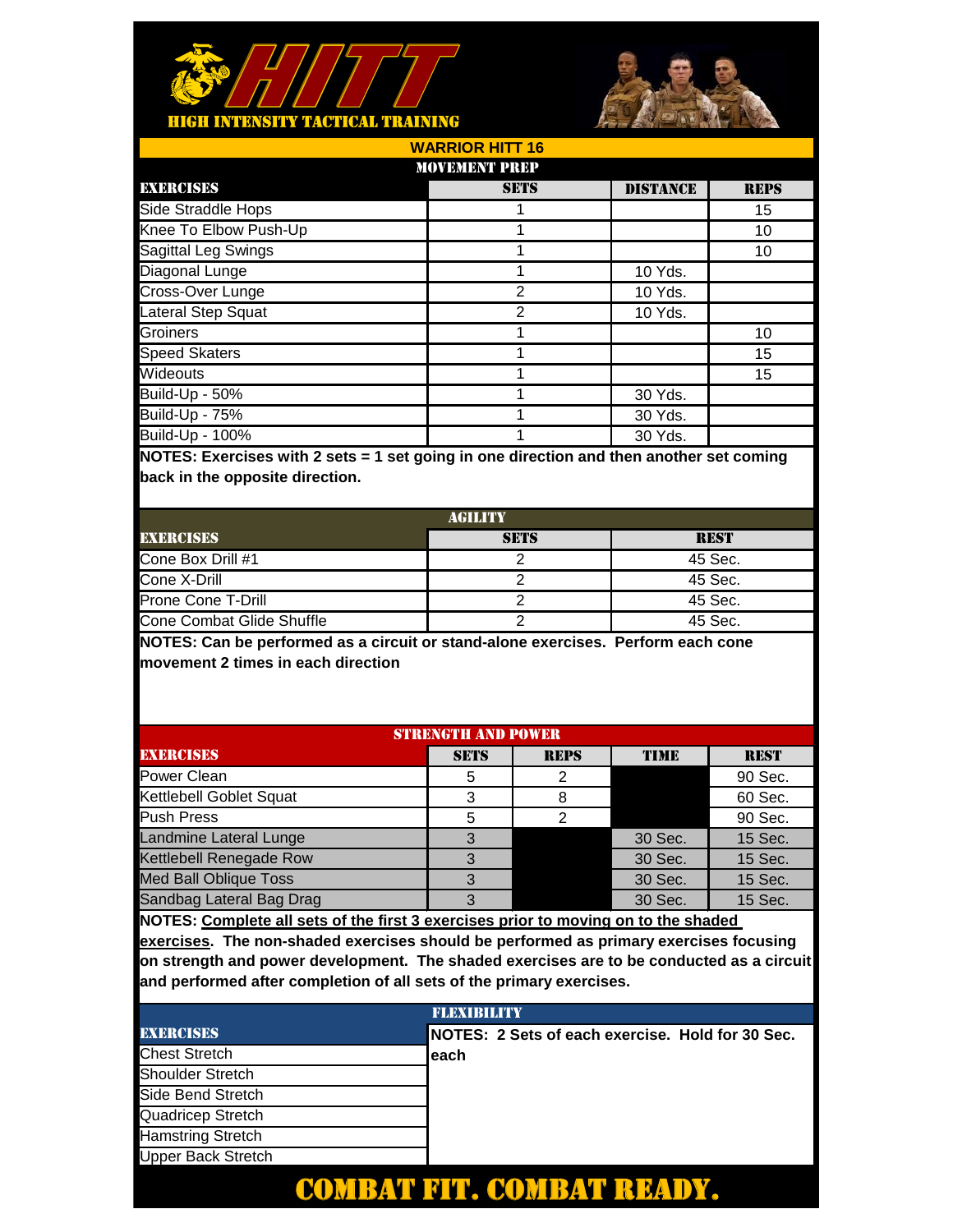



| <b>WARRIOR HITT 17</b>     |                      |                 |             |  |
|----------------------------|----------------------|-----------------|-------------|--|
|                            | <b>MOVEMENT PREP</b> |                 |             |  |
| <b>EXERCISES</b>           | <b>SETS</b>          | <b>DISTANCE</b> | <b>REPS</b> |  |
| Side Straddle Hops         |                      |                 | 15          |  |
| <b>Highland Fling</b>      |                      |                 | 15          |  |
| <b>Plank Leg Extension</b> |                      |                 | 10          |  |
| Lateral Lunge              | 2                    | 10 Yds.         |             |  |
| Cross-Over Lunge           | 2                    | 10 Yds.         |             |  |
| <b>Monster Walk</b>        |                      | 10 Yds.         |             |  |
| Groiners                   |                      |                 | 10          |  |
| <b>Speed Skaters</b>       |                      |                 | 10          |  |
| Wideouts                   |                      |                 | 10          |  |
| Side Slide w/ Arm Swing    | 2                    | 20 Yds.         |             |  |
| Lateral Shuffle            | 2                    | 20 Yds.         |             |  |
| <b>Build-Up - 50%</b>      | 2                    | 20 Yds.         |             |  |
|                            |                      |                 |             |  |

| <b>AGILITY</b>                   |             |             |  |
|----------------------------------|-------------|-------------|--|
| <b>EXERCISES</b>                 | <b>SETS</b> | <b>REST</b> |  |
| Ladder Carioca                   |             | 45 Sec.     |  |
| Ladder In In / Out Out - Forward |             | 45 Sec.     |  |
| Ladder Icky Shuffle              |             | 45 Sec.     |  |
| <b>Ladder Skiers</b>             |             | 45 Sec.     |  |

**NOTES: Can be performed as a circuit or stand-alone exercises. Perform each cone movement 2 times in each direction**

| <b>STRENGTH AND POWER</b>       |             |             |             |             |
|---------------------------------|-------------|-------------|-------------|-------------|
| <b>EXERCISES</b>                | <b>SETS</b> | <b>REPS</b> | <b>TIME</b> | <b>REST</b> |
| Deadlift                        | 5           |             |             | 90 Sec.     |
| <b>Barbell Front Squat</b>      | 5           |             |             | 90 Sec.     |
| <b>Barbell Military Press</b>   | 3           |             |             | 60 Sec.     |
| <b>Dumbbell Lateral Lunge</b>   | 3           |             | 30 Sec.     | 15 Sec.     |
| <b>Dumbbell Bentover Row</b>    |             |             | 30 Sec.     | 15 Sec.     |
| <b>Med Ball Side Twist Toss</b> | 3           |             | 30 Sec.     | 15 Sec.     |
| <b>Rope Corkscrews</b>          | З           |             | 30 Sec.     | 15 Sec.     |
|                                 |             |             |             |             |

**NOTES: Complete all sets of the first 3 exercises prior to moving on to the shaded** 

|                           | <b>FLEXIBILITY</b>                               |
|---------------------------|--------------------------------------------------|
| <b>EXERCISES</b>          | NOTES: 2 Sets of each exercise. Hold for 30 Sec. |
| <b>Chest Stretch</b>      | leach                                            |
| <b>Upper Back Stretch</b> |                                                  |
| <b>Hamstring Stretch</b>  |                                                  |
| Quadricep Stretch         |                                                  |
| <b>Shoulder Stretch</b>   |                                                  |
| <b>Triceps Stretch</b>    |                                                  |
|                           |                                                  |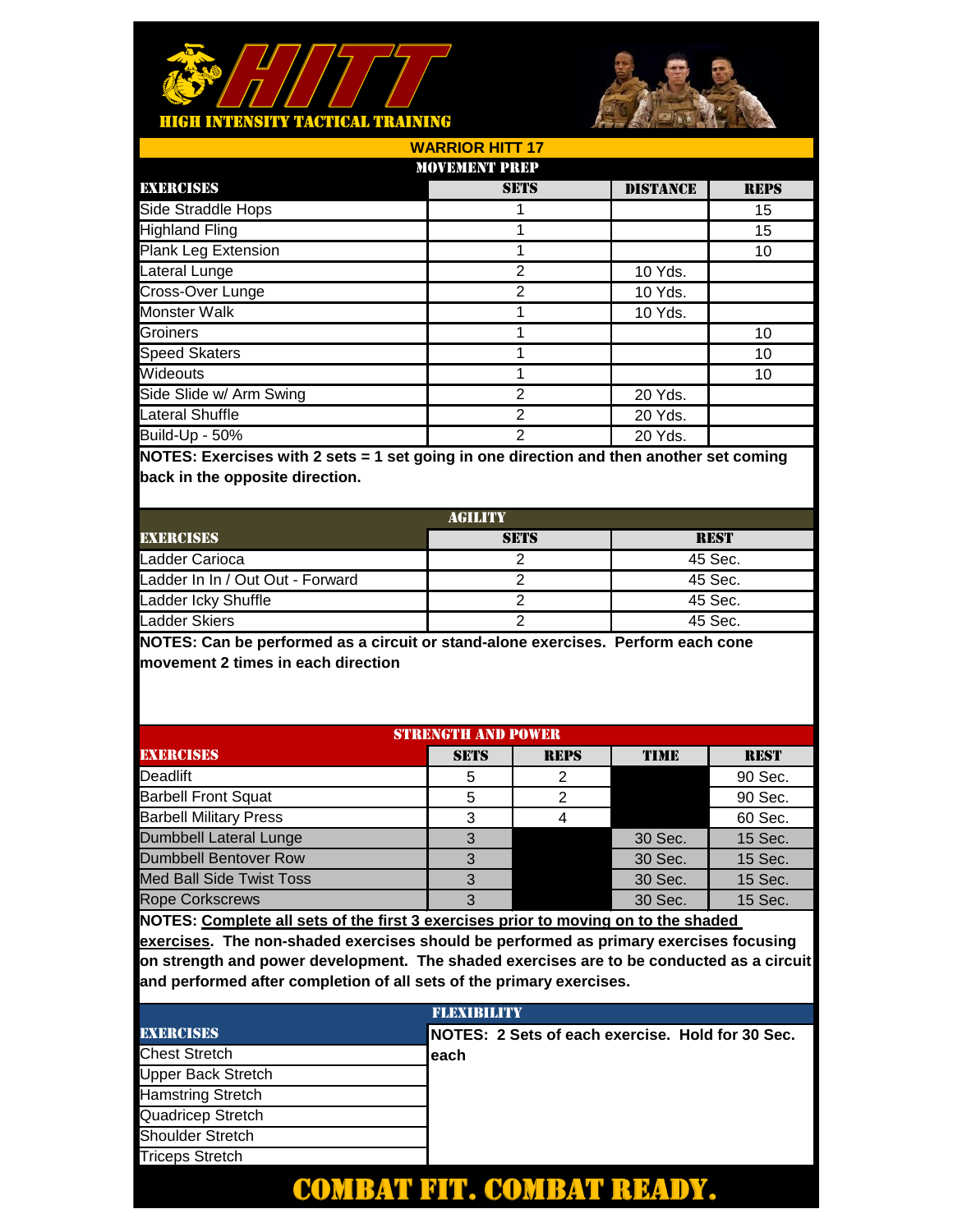



| <b>WARRIOR HITT 18</b>  |                      |                 |             |  |  |
|-------------------------|----------------------|-----------------|-------------|--|--|
|                         | <b>MOVEMENT PREP</b> |                 |             |  |  |
| <b>EXERCISES</b>        | <b>SETS</b>          | <b>DISTANCE</b> | <b>REPS</b> |  |  |
| Side Straddle Hops      |                      |                 | 15          |  |  |
| Knee To Elbow Push-Up   |                      |                 | 10          |  |  |
| Sagittal Leg Swings     |                      |                 | 10          |  |  |
| Diagonal Lunge          |                      | 10 Yds.         |             |  |  |
| Cross-Over Walk         | 2                    | 10 Yds.         |             |  |  |
| Lateral Step Squat      | $\overline{2}$       | 10 Yds.         |             |  |  |
| <b>Burpees</b>          |                      |                 | 10          |  |  |
| Groiners                |                      |                 | 10          |  |  |
| <b>Speed Skaters</b>    |                      |                 | 10          |  |  |
| Lateral Skip            | 2                    | 20 Yds.         |             |  |  |
| Lateral Cross-Over Skip | 2                    | 20 Yds.         |             |  |  |
| Build-Up - 50%          | 2                    | 20 Yds.         |             |  |  |

| AGILITY                        |             |             |  |
|--------------------------------|-------------|-------------|--|
| <b>EXERCISES</b>               | <b>SETS</b> | <b>REST</b> |  |
| Hurdle Hops - Forward/Backward |             | 45 Sec.     |  |
| Hurdle Lateral Step Over Run   |             | 45 Sec.     |  |
| Hurdle Lateral Skip            |             | 45 Sec.     |  |
| Hurdle Crossover Skip          |             | 45 Sec.     |  |

**NOTES: Can be performed as a circuit or stand-alone exercises. Perform each cone movement 2 times in each direction**

| <b>STRENGTH AND POWER</b>    |             |             |             |             |
|------------------------------|-------------|-------------|-------------|-------------|
| <b>EXERCISES</b>             | <b>SETS</b> | <b>REPS</b> | <b>TIME</b> | <b>REST</b> |
| Power Clean                  | 5           |             |             | 90 Sec.     |
| Kettlebell Goblet Squat      | 3           |             |             | 60 Sec.     |
| <b>Push Press</b>            | 5           | ◠           |             | 90 Sec.     |
| Ammo Can Lateral Lunge       | 3           |             | 30 Sec.     | 15 Sec.     |
| Sandbag Bent Over Row        | З           |             | 30 Sec.     | 15 Sec.     |
| <b>Med Ball Oblique Toss</b> | З           |             | 30 Sec.     | 15 Sec.     |
| <b>Rope Uppercuts</b>        | З           |             | 30 Sec.     | 15 Sec.     |
|                              |             |             |             |             |

**NOTES: Complete all sets of the first 3 exercises prior to moving on to the shaded** 

|                           | <b>FLEXIBILITY</b>                               |
|---------------------------|--------------------------------------------------|
| <b>EXERCISES</b>          | NOTES: 2 Sets of each exercise. Hold for 30 Sec. |
| Upper Back Stretch        | leach                                            |
| <b>Chest Stretch</b>      |                                                  |
| <b>Cross Body Stretch</b> |                                                  |
| Quadricep Stretch         |                                                  |
| Glute Stretch             |                                                  |
| Sumo Stretch              |                                                  |
|                           |                                                  |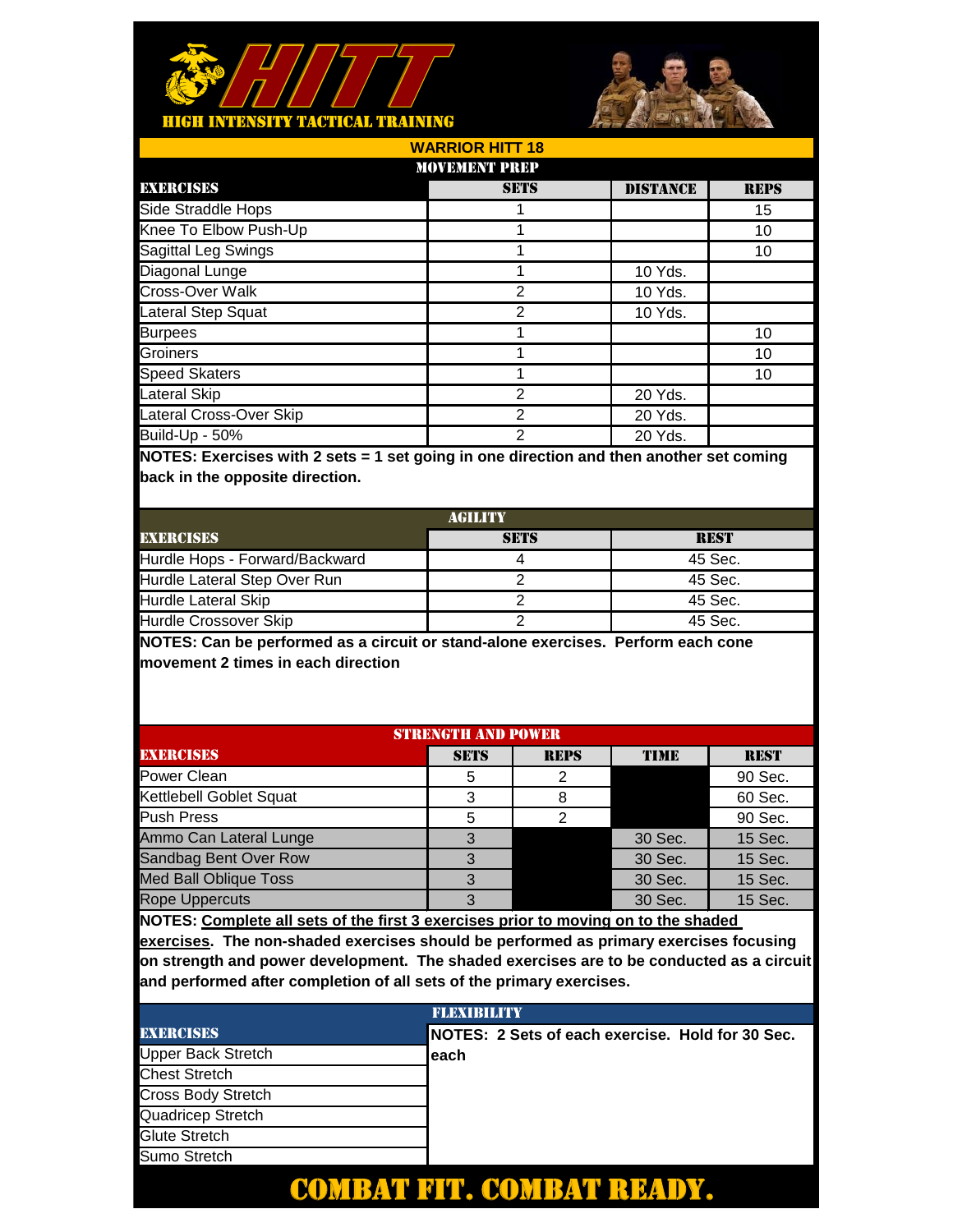



| <b>WARRIOR HITT 19</b> |                 |             |  |  |
|------------------------|-----------------|-------------|--|--|
| <b>MOVEMENT PREP</b>   |                 |             |  |  |
| <b>SETS</b>            | <b>DISTANCE</b> | <b>REPS</b> |  |  |
|                        |                 | 15          |  |  |
|                        |                 | 10          |  |  |
|                        |                 | 10          |  |  |
| 2                      | 10 Yds.         |             |  |  |
| 2                      | 10 Yds.         |             |  |  |
| 2                      | 10 Yds.         |             |  |  |
|                        |                 | 10          |  |  |
|                        |                 | 10          |  |  |
|                        |                 | 10          |  |  |
| 2                      | 20 Yds.         |             |  |  |
| 2                      | 20 Yds.         |             |  |  |
| 2                      | 20 Yds.         |             |  |  |
|                        |                 |             |  |  |

| AGILITY                   |             |             |  |
|---------------------------|-------------|-------------|--|
| <b>EXERCISES</b>          | <b>SETS</b> | <b>REST</b> |  |
| Cone Box Drill #1         |             | 45 Sec.     |  |
| Cone X-Drill              |             | 45 Sec.     |  |
| Cone Goalie Drill         |             | 45 Sec.     |  |
| Cone Combat Glide Shuffle |             | 45 Sec.     |  |

**NOTES: Can be performed as a circuit or stand-alone exercises. Perform each cone movement 2 times in each direction**

| <b>STRENGTH AND POWER</b>            |             |             |             |             |
|--------------------------------------|-------------|-------------|-------------|-------------|
| <b>EXERCISES</b>                     | <b>SETS</b> | <b>REPS</b> | <b>TIME</b> | <b>REST</b> |
| Deadlift                             | 5           |             |             | 90 Sec.     |
| <b>Barbell Front Squat</b>           | 5           |             |             | 90 Sec.     |
| <b>Barbell Military Press</b>        | З           |             |             | 60 Sec.     |
| <b>Sandbag Rotational Lunge</b>      | 3           |             | 30 Sec.     | 15 Sec.     |
| Ammo Can Row                         |             |             | 30 Sec.     | 15 Sec.     |
| <b>Med Ball Oblique Toss</b>         |             |             | 30 Sec.     | 15 Sec.     |
| <b>Rope Seated Alternating Waves</b> |             |             | 30 Sec.     | 15 Sec.     |
|                                      |             |             |             |             |

**NOTES: Complete all sets of the first 3 exercises prior to moving on to the shaded** 

|                           | <b>FLEXIBILITY</b>                               |
|---------------------------|--------------------------------------------------|
| <b>EXERCISES</b>          | NOTES: 2 Sets of each exercise. Hold for 30 Sec. |
| <b>Chest Stretch</b>      | leach                                            |
| <b>Upper Back Stretch</b> |                                                  |
| <b>Hamstring Stretch</b>  |                                                  |
| Quadricep Stretch         |                                                  |
| <b>Shoulder Stretch</b>   |                                                  |
| <b>Triceps Stretch</b>    |                                                  |
|                           |                                                  |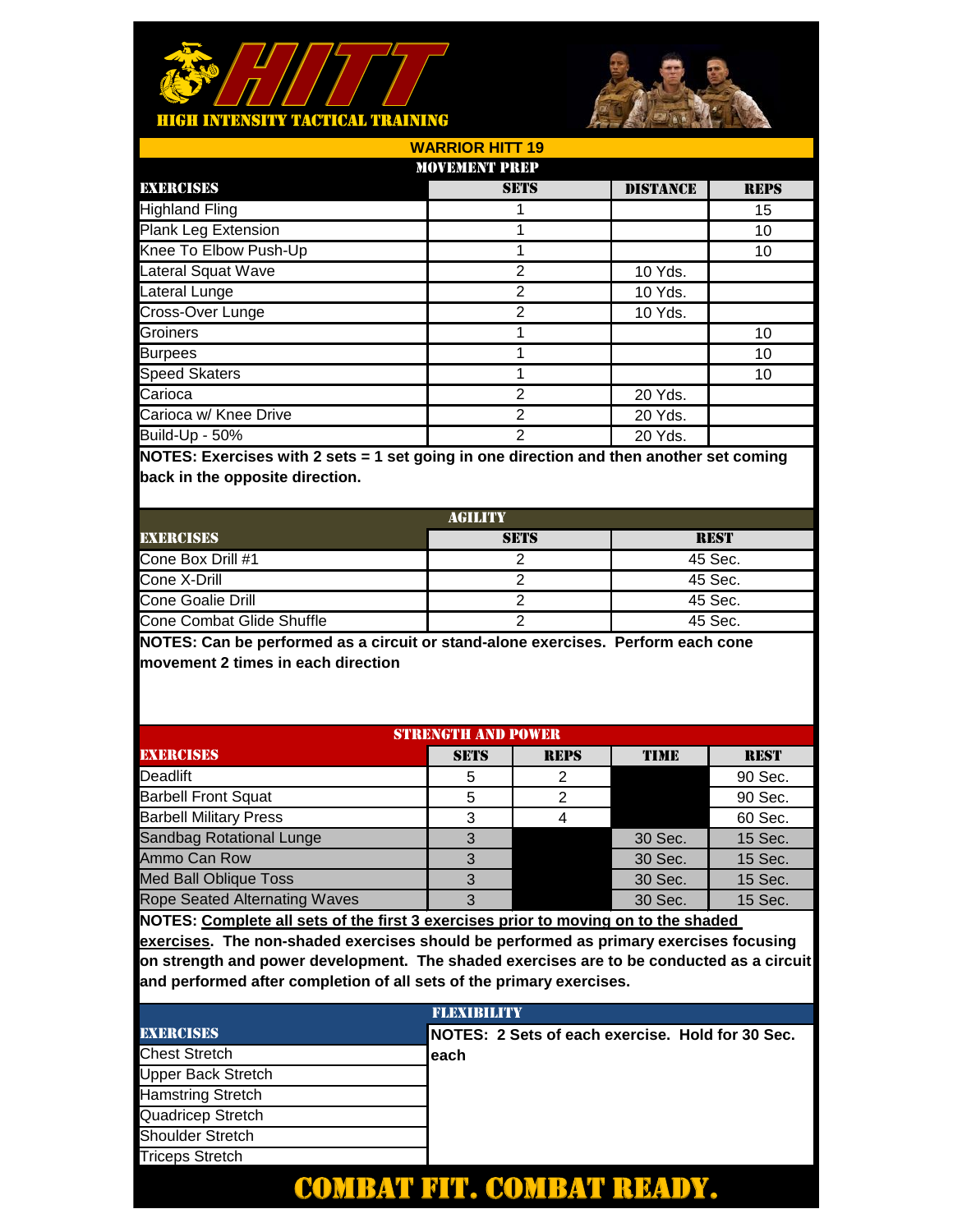



| <b>WARRIOR HITT 20</b> |                      |                 |             |  |  |  |
|------------------------|----------------------|-----------------|-------------|--|--|--|
|                        | <b>MOVEMENT PREP</b> |                 |             |  |  |  |
| <b>EXERCISES</b>       | <b>SETS</b>          | <b>DISTANCE</b> | <b>REPS</b> |  |  |  |
| Side Straddle Hops     |                      |                 | 15          |  |  |  |
| Knee To Elbow Push-Up  |                      |                 | 10          |  |  |  |
| Sagittal Leg Swings    |                      |                 | 10          |  |  |  |
| Diagonal Lunge         |                      | 10 Yds.         |             |  |  |  |
| Cross-Over Lunge       | 2                    | 10 Yds.         |             |  |  |  |
| Lateral Step Squat     | 2                    | 10 Yds.         |             |  |  |  |
| Groiners               |                      |                 | 10          |  |  |  |
| <b>Speed Skaters</b>   |                      |                 | 15          |  |  |  |
| Wideouts               |                      |                 | 15          |  |  |  |
| Build-Up - 50%         |                      | 30 Yds.         |             |  |  |  |
| <b>Build-Up - 75%</b>  |                      | 30 Yds.         |             |  |  |  |
| Build-Up - 100%        |                      | 30 Yds.         |             |  |  |  |
|                        |                      |                 |             |  |  |  |

| AGILITY                          |             |             |  |  |
|----------------------------------|-------------|-------------|--|--|
| <b>EXERCISES</b>                 | <b>SETS</b> | <b>REST</b> |  |  |
| Ladder Carioca                   |             | 45 Sec.     |  |  |
| Ladder In In / Out Out - Forward |             | 45 Sec.     |  |  |
| Ladder In In / Out Out - Lateral |             | 45 Sec.     |  |  |
| Ladder Skiers                    |             | 45 Sec.     |  |  |

**NOTES: Can be performed as a circuit or stand-alone exercises. Perform each cone movement 2 times in each direction**

| <b>STRENGTH AND POWER</b>    |             |             |             |             |  |
|------------------------------|-------------|-------------|-------------|-------------|--|
| <b>EXERCISES</b>             | <b>SETS</b> | <b>REPS</b> | <b>TIME</b> | <b>REST</b> |  |
| Hang Clean                   | 5           |             |             | 90 Sec.     |  |
| Sandbag Bear Hug Squat       | 3           | 10          |             | 60 Sec.     |  |
| Split Jerk                   | 5           |             |             | 90 Sec.     |  |
| Ammo Can Lateral Lunge       | 3           |             | 30 Sec.     | 15 Sec.     |  |
| Dumbbell Push-Up w/ Row      |             |             | 30 Sec.     | 15 Sec.     |  |
| <b>Med Ball Oblique Toss</b> | З           |             | 30 Sec.     | 15 Sec.     |  |
| <b>Rope Corkscrews</b>       | З           |             | 30 Sec.     | 15 Sec.     |  |
|                              |             |             |             |             |  |

**NOTES: Complete all sets of the first 3 exercises prior to moving on to the shaded** 

|                           | <b>FLEXTRILITY</b>                               |
|---------------------------|--------------------------------------------------|
| <b>EXERCISES</b>          | NOTES: 2 Sets of each exercise. Hold for 30 Sec. |
| <b>Chest Stretch</b>      | leach                                            |
| <b>Shoulder Stretch</b>   |                                                  |
| Side Bend Stretch         |                                                  |
| Quadricep Stretch         |                                                  |
| <b>Hamstring Stretch</b>  |                                                  |
| <b>Upper Back Stretch</b> |                                                  |
|                           |                                                  |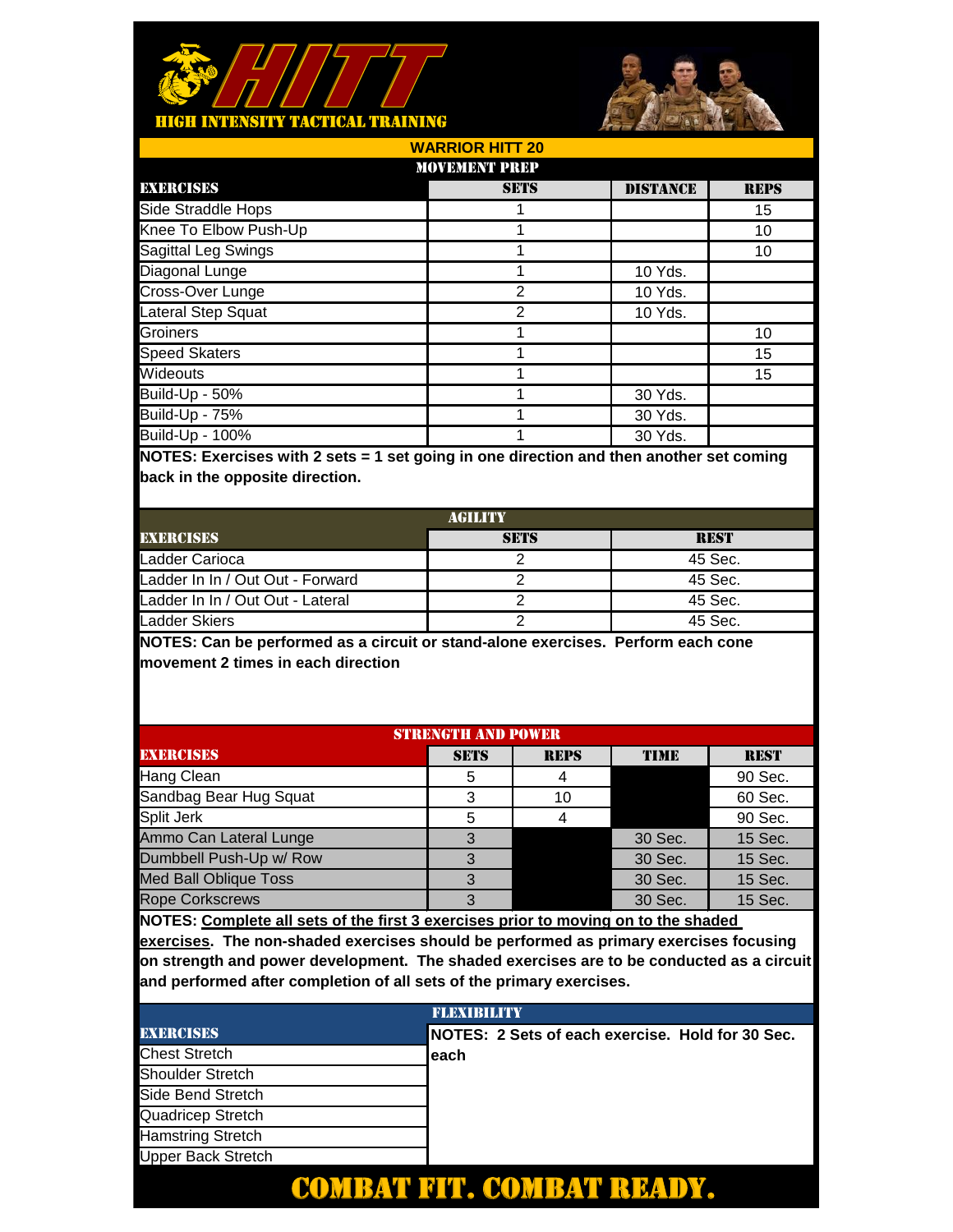



DISTANCE REPS 15 15 10 10 Yds. 10 Yds. 10 Yds. 10 10 10 20 Yds. 20 Yds. 20 Yds. 1 1 **SETS** 1 1 2 2 1 2 2 2 1 1 Groiners Speed Skaters Lateral Shuffle Build-Up - 50% **WARRIOR HITT 21** MOVEMENT PREP EXERCISES Side Straddle Hops Wideouts Side Slide w/ Arm Swing Highland Fling Plank Leg Extension Lateral Lunge Cross-Over Lunge Monster Walk

**NOTES: Exercises with 2 sets = 1 set going in one direction and then another set coming back in the opposite direction.** 

| AGILITY                           |             |             |  |  |
|-----------------------------------|-------------|-------------|--|--|
| <b>EXERCISES</b>                  | <b>SETS</b> | <b>REST</b> |  |  |
| Hurdle Hops - Forward/Backward    |             | 45 Sec.     |  |  |
| Hurdle Lateral Step Over Run      |             | 45 Sec.     |  |  |
| Hurdle Hops SL - Forward/Backward |             | 45 Sec.     |  |  |
| Hurdle Crossover Skip             |             | 45 Sec.     |  |  |

**NOTES: Can be performed as a circuit or stand-alone exercises. Perform each cone movement 2 times in each direction**

| <b>STRENGTH AND POWER</b>        |             |             |             |             |  |
|----------------------------------|-------------|-------------|-------------|-------------|--|
| <b>EXERCISES</b>                 | <b>SETS</b> | <b>REPS</b> | <b>TIME</b> | <b>REST</b> |  |
| Deadlift                         | 5           |             |             | 90 Sec.     |  |
| <b>Barbell Front Squat</b>       | 5           |             |             | 90 Sec.     |  |
| <b>Kettlebell Military Press</b> | З           |             |             | 60 Sec.     |  |
| <b>Sandbag Rotational Lunge</b>  | 3           |             | 30 Sec.     | 15 Sec.     |  |
| <b>Barbell Bentover Row</b>      |             |             | 30 Sec.     | 15 Sec.     |  |
| <b>Med Ball Side Throw</b>       |             |             | 30 Sec.     | 15 Sec.     |  |
| <b>Rope Side Plank Spirals</b>   |             |             | 30 Sec.     | 15 Sec.     |  |
|                                  |             |             |             |             |  |

**NOTES: Complete all sets of the first 3 exercises prior to moving on to the shaded** 

|                           | <b>FLEXIBILITY</b>                               |
|---------------------------|--------------------------------------------------|
| <b>EXERCISES</b>          | NOTES: 2 Sets of each exercise. Hold for 30 Sec. |
| <b>Chest Stretch</b>      | leach                                            |
| <b>Upper Back Stretch</b> |                                                  |
| <b>Hamstring Stretch</b>  |                                                  |
| Quadricep Stretch         |                                                  |
| <b>Shoulder Stretch</b>   |                                                  |
| <b>Triceps Stretch</b>    |                                                  |
|                           |                                                  |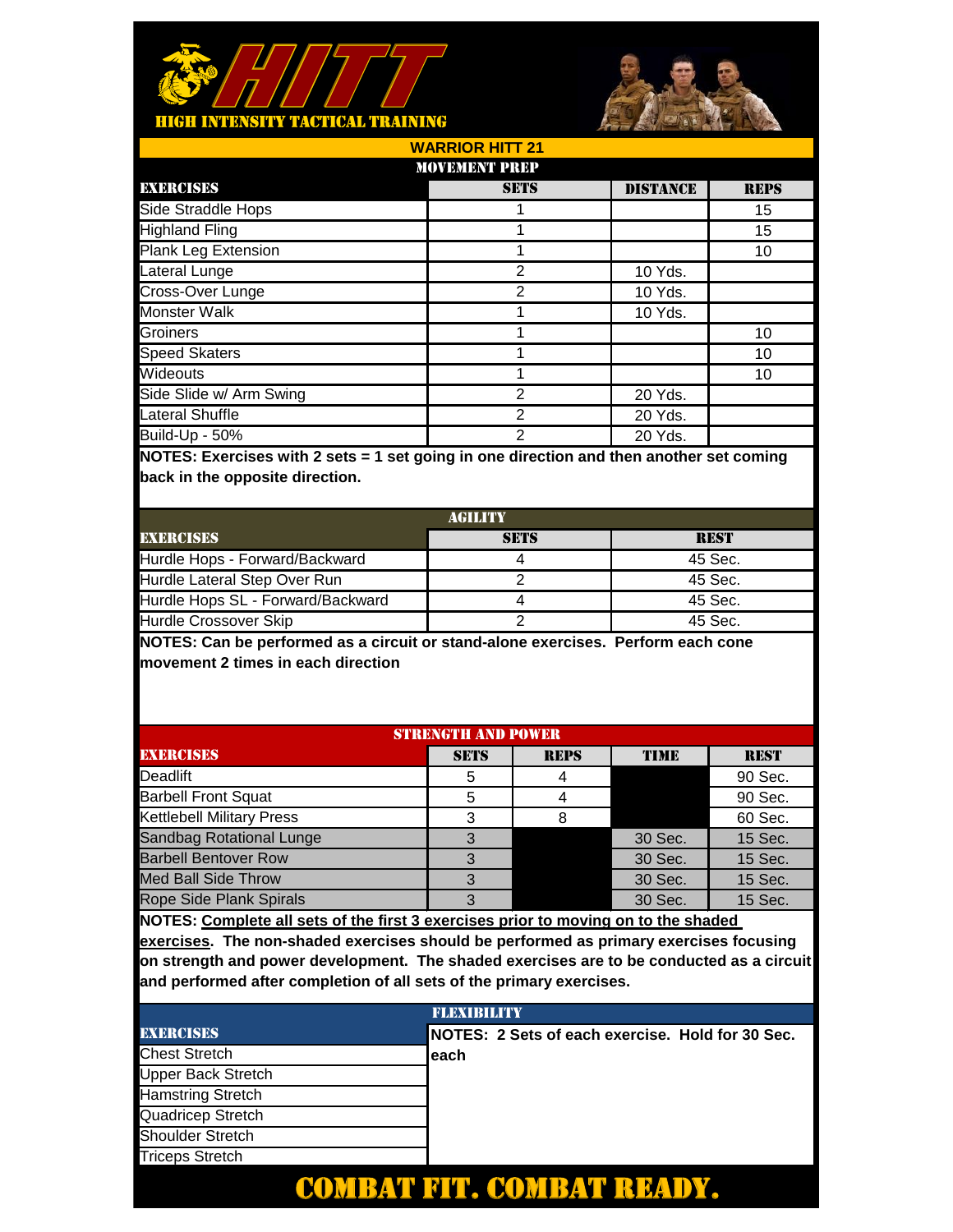



| <b>WARRIOR HITT 22</b>  |             |                 |             |  |  |
|-------------------------|-------------|-----------------|-------------|--|--|
| <b>MOVEMENT PREP</b>    |             |                 |             |  |  |
| <b>EXERCISES</b>        | <b>SETS</b> | <b>DISTANCE</b> | <b>REPS</b> |  |  |
| Side Straddle Hops      |             |                 | 15          |  |  |
| Knee To Elbow Push-Up   |             |                 | 10          |  |  |
| Sagittal Leg Swings     |             |                 | 10          |  |  |
| Diagonal Lunge          |             | 10 Yds.         |             |  |  |
| Cross-Over Walk         | 2           | 10 Yds.         |             |  |  |
| Lateral Step Squat      | 2           | 10 Yds.         |             |  |  |
| <b>Burpees</b>          |             |                 | 10          |  |  |
| Groiners                |             |                 | 10          |  |  |
| <b>Speed Skaters</b>    |             |                 | 10          |  |  |
| Lateral Skip            | 2           | 20 Yds.         |             |  |  |
| Lateral Cross-Over Skip | 2           | 20 Yds.         |             |  |  |
| Build-Up - 50%          | 2           | 20 Yds.         |             |  |  |

| AGILITY                   |             |             |  |  |
|---------------------------|-------------|-------------|--|--|
| <b>EXERCISES</b>          | <b>SETS</b> | <b>REST</b> |  |  |
| Cone Box Drill #1         |             | 45 Sec.     |  |  |
| 20-yard Cone Weave        |             | 45 Sec.     |  |  |
| Cone Goalie Drill         |             | 45 Sec.     |  |  |
| Cone Combat Glide Shuffle |             | 45 Sec.     |  |  |

**NOTES: Can be performed as a circuit or stand-alone exercises. Perform each cone movement 2 times in each direction**

| <b>STRENGTH AND POWER</b>            |             |             |             |             |  |  |
|--------------------------------------|-------------|-------------|-------------|-------------|--|--|
| <b>EXERCISES</b>                     | <b>SETS</b> | <b>REPS</b> | <b>TIME</b> | <b>REST</b> |  |  |
| Hang Clean                           | 5           |             |             | 90 Sec.     |  |  |
| Sandbag Bear Hug Squat               | 3           |             |             | 60 Sec.     |  |  |
| Split Jerk                           | 5           |             |             | 90 Sec.     |  |  |
| Landmine Lateral Lunge               | 3           |             | 30 Sec.     | 15 Sec.     |  |  |
| Kettlebell Row-Single Arm            |             |             | 30 Sec.     | 15 Sec.     |  |  |
| <b>Med Ball Oblique Toss</b>         | З           |             | 30 Sec.     | 15 Sec.     |  |  |
| <b>Rope Seated Alternating Waves</b> | 3           |             | 30 Sec.     | 15 Sec.     |  |  |
|                                      |             |             |             |             |  |  |

**NOTES: Complete all sets of the first 3 exercises prior to moving on to the shaded** 

|                           | <b>FLEXIBILITY</b>                                |
|---------------------------|---------------------------------------------------|
| <b>EXERCISES</b>          | INOTES: 2 Sets of each exercise. Hold for 30 Sec. |
| Upper Back Stretch        | leach                                             |
| <b>Chest Stretch</b>      |                                                   |
| <b>Cross Body Stretch</b> |                                                   |
| Quadricep Stretch         |                                                   |
| <b>Glute Stretch</b>      |                                                   |
| Sumo Stretch              |                                                   |
|                           |                                                   |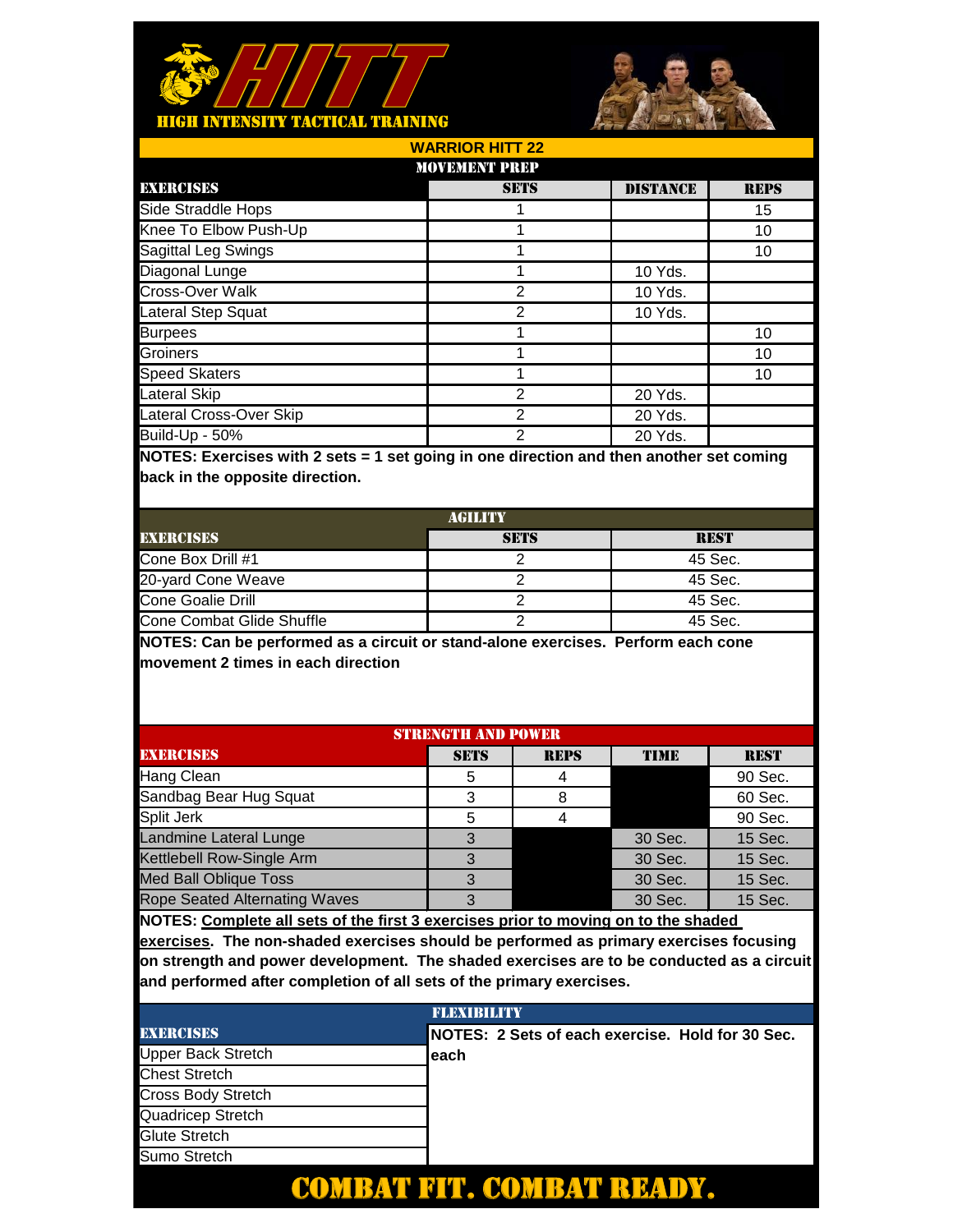



DISTANCE REPS 15 10 10 10 Yds. 10 Yds. 10 Yds. 10 10 10 20 Yds. 20 Yds. 20 Yds. 1 1 **SETS** 1  $\overline{2}$ 2 2 1 2 2 2 1 1 Groiners Burpees Carioca w/ Knee Drive Build-Up - 50% **WARRIOR HITT 23** MOVEMENT PREP EXERCISES Highland Fling Speed Skaters Carioca Plank Leg Extension Knee To Elbow Push-Up Lateral Squat Wave Lateral Lunge Cross-Over Lunge

**NOTES: Exercises with 2 sets = 1 set going in one direction and then another set coming back in the opposite direction.** 

| <b>AGILITY</b>                        |             |             |  |  |
|---------------------------------------|-------------|-------------|--|--|
| <b>EXERCISES</b>                      | <b>SETS</b> | <b>REST</b> |  |  |
| Ladder High Knees                     |             | 45 Sec.     |  |  |
| Ladder Single Leg Side Hops - Forward |             | 45 Sec.     |  |  |
| Ladder In In / Out Out - Lateral      |             | 45 Sec.     |  |  |
| Ladder Skiers                         |             | 45 Sec.     |  |  |

**NOTES: Can be performed as a circuit or stand-alone exercises. Perform each cone movement 2 times in each direction**

| <b>STRENGTH AND POWER</b>        |             |             |             |             |
|----------------------------------|-------------|-------------|-------------|-------------|
| <b>EXERCISES</b>                 | <b>SETS</b> | <b>REPS</b> | <b>TIME</b> | <b>REST</b> |
| Deadlift                         | 5           |             |             | 90 Sec.     |
| <b>Barbell Front Squat</b>       | 5           |             |             | 90 Sec.     |
| <b>Kettlebell Military Press</b> | 3           |             |             | 60 Sec.     |
| Ammo Can Lateral Lunge           | 3           |             | 30 Sec.     | 15 Sec.     |
| Kettlebell Renegade Row          |             |             | 30 Sec.     | 15 Sec.     |
| <b>Med Ball Side Throw</b>       | З           |             | 30 Sec.     | 15 Sec.     |
| <b>Rope Corkscrews</b>           | З           |             | 30 Sec.     | 15 Sec.     |

**NOTES: Complete all sets of the first 3 exercises prior to moving on to the shaded** 

|                           | <b>FLEXIBILITY</b>                               |
|---------------------------|--------------------------------------------------|
| <b>EXERCISES</b>          | NOTES: 2 Sets of each exercise. Hold for 30 Sec. |
| <b>Chest Stretch</b>      | leach                                            |
| <b>Upper Back Stretch</b> |                                                  |
| <b>Hamstring Stretch</b>  |                                                  |
| Quadricep Stretch         |                                                  |
| <b>Shoulder Stretch</b>   |                                                  |
| <b>Triceps Stretch</b>    |                                                  |
|                           |                                                  |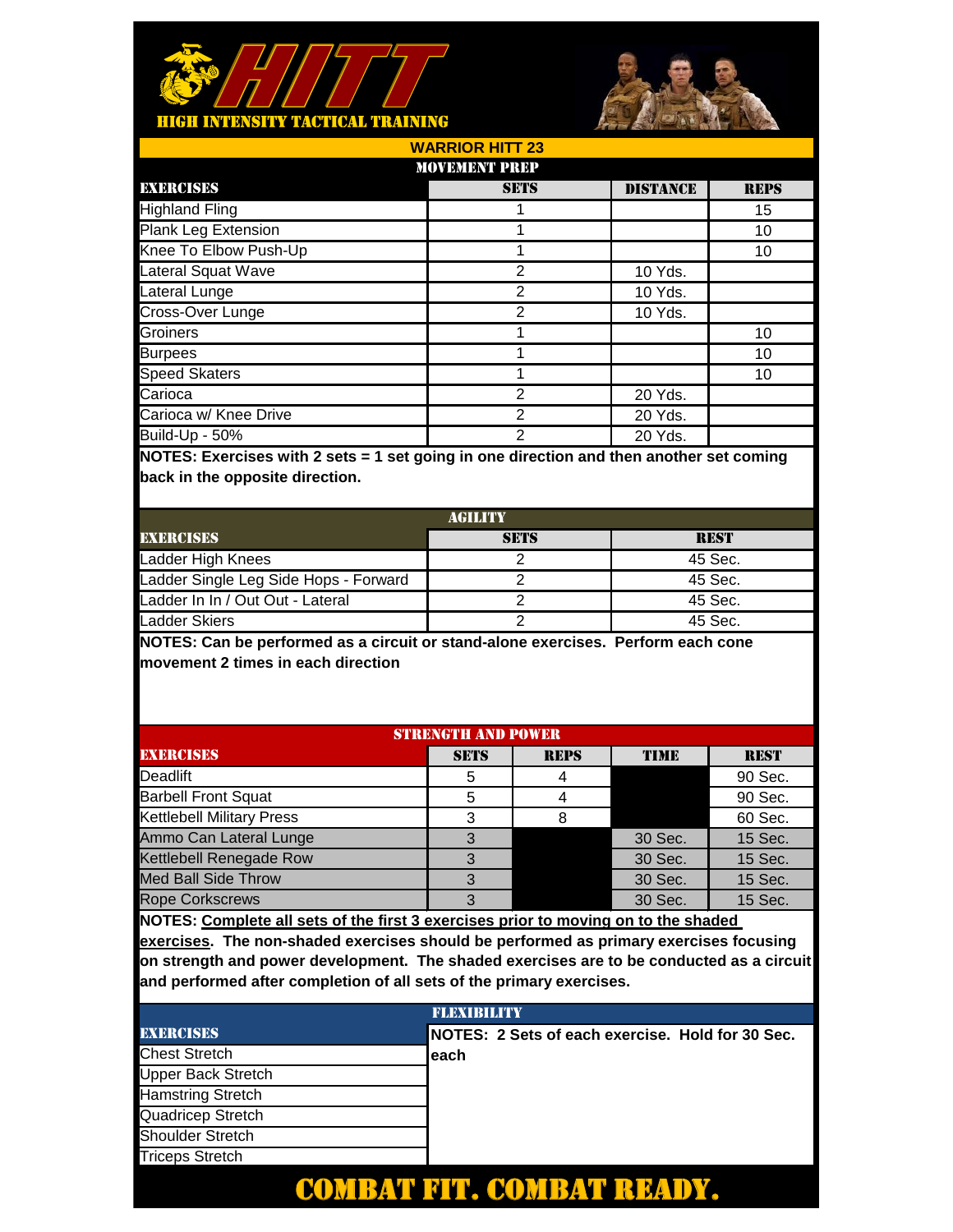



| <b>WARRIOR HITT 24</b> |             |                 |             |  |
|------------------------|-------------|-----------------|-------------|--|
| <b>MOVEMENT PREP</b>   |             |                 |             |  |
| <b>EXERCISES</b>       | <b>SETS</b> | <b>DISTANCE</b> | <b>REPS</b> |  |
| Side Straddle Hops     |             |                 | 15          |  |
| Knee To Elbow Push-Up  |             |                 | 10          |  |
| Sagittal Leg Swings    |             |                 | 10          |  |
| Diagonal Lunge         |             | 10 Yds.         |             |  |
| Cross-Over Lunge       | 2           | 10 Yds.         |             |  |
| Lateral Step Squat     | っ           | 10 Yds.         |             |  |
| Groiners               |             |                 | 10          |  |
| <b>Speed Skaters</b>   |             |                 | 15          |  |
| Wideouts               |             |                 | 15          |  |
| <b>Build-Up - 50%</b>  |             | 30 Yds.         |             |  |
| <b>Build-Up - 75%</b>  |             | 30 Yds.         |             |  |
| Build-Up - 100%        |             | 30 Yds.         |             |  |

| AGILITY                           |             |             |  |
|-----------------------------------|-------------|-------------|--|
| <b>EXERCISES</b>                  | <b>SETS</b> | <b>REST</b> |  |
| Hurdle Hops - Forward/Backward    |             | 45 Sec.     |  |
| Hurdle Hops SL - Lateral          |             | 45 Sec.     |  |
| Hurdle Hops SL - Forward/Backward |             | 45 Sec.     |  |
| Hurdle Crossover Skip             |             | 45 Sec.     |  |

**NOTES: Can be performed as a circuit or stand-alone exercises. Perform each cone movement 2 times in each direction**

| <b>STRENGTH AND POWER</b>     |             |             |             |             |
|-------------------------------|-------------|-------------|-------------|-------------|
| <b>EXERCISES</b>              | <b>SETS</b> | <b>REPS</b> | <b>TIME</b> | <b>REST</b> |
| Hang Clean                    | 5           |             |             | 90 Sec.     |
| Dumbbell Lateral Squat        | 3           |             |             | 60 Sec.     |
| Split Jerk                    | 5           | ◠           |             | 90 Sec.     |
| <b>Barbell Diagonal Lunge</b> | 3           |             | 30 Sec.     | 15 Sec.     |
| Sandbag Bent Over Row         |             |             | 30 Sec.     | 15 Sec.     |
| <b>Med Ball Side Throw</b>    | З           |             | 30 Sec.     | 15 Sec.     |
| <b>Rope Double Waves</b>      | З           |             | 30 Sec.     | 15 Sec.     |
|                               |             |             |             |             |

**NOTES: Complete all sets of the first 3 exercises prior to moving on to the shaded** 

|                           | <b>FLEXIBILITY</b>                                |
|---------------------------|---------------------------------------------------|
| <b>EXERCISES</b>          | INOTES: 2 Sets of each exercise. Hold for 30 Sec. |
| <b>Chest Stretch</b>      | leach                                             |
| Shoulder Stretch          |                                                   |
| Side Bend Stretch         |                                                   |
| Quadricep Stretch         |                                                   |
| <b>Hamstring Stretch</b>  |                                                   |
| <b>Upper Back Stretch</b> |                                                   |
|                           |                                                   |